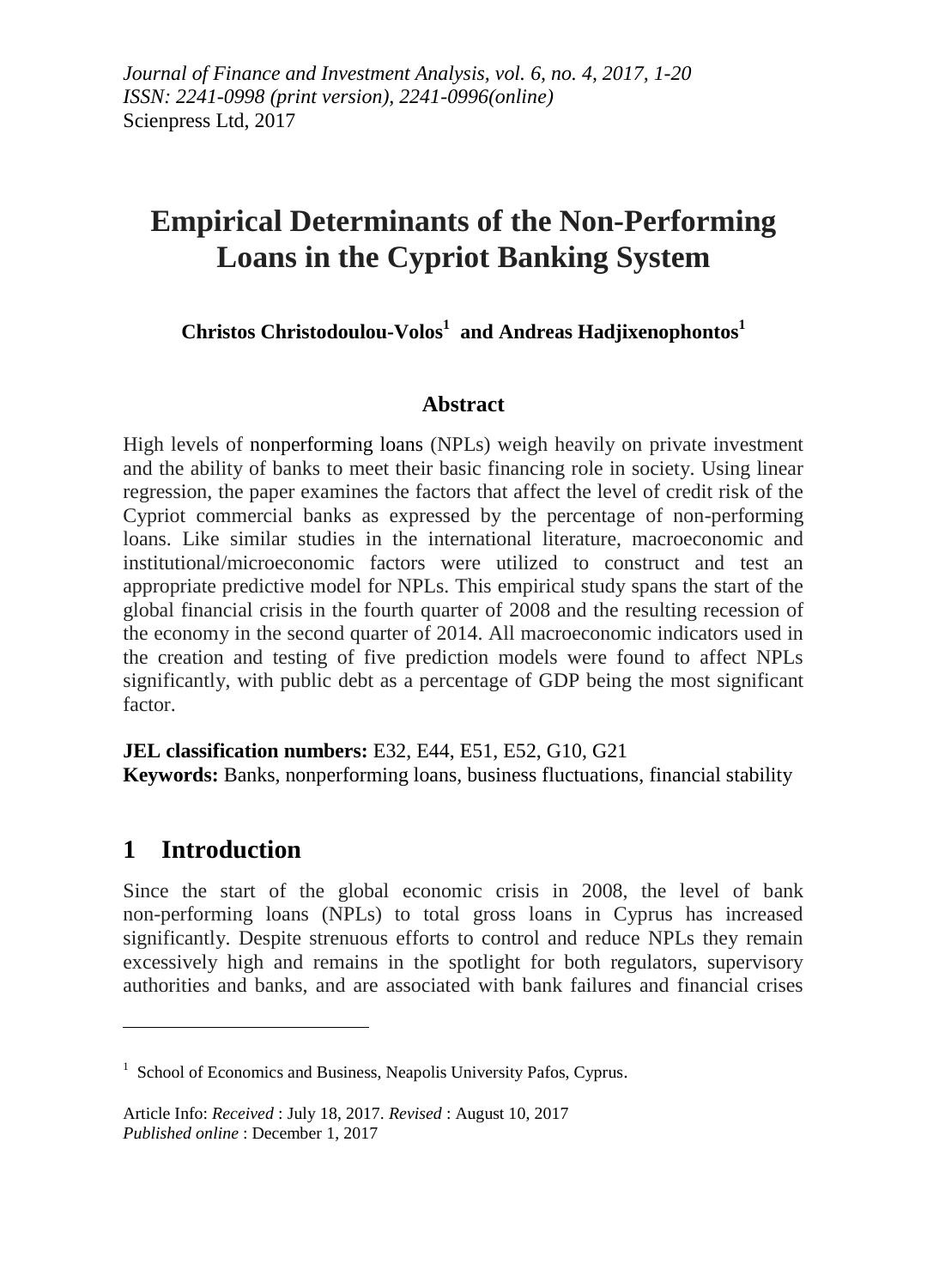(Makri et al, 2014). A high percentage of NPLs is the cause for economic instability with a negative impact on borrowers, the banks and the economy at large.

Given the economic, budgetary and financial implications of the increased percentage of NPLs in banks' loan portfolios, it is imperative to be able to predict and control their development. It is therefore very useful to know the factors that affect their magnitude. In this context, the present study examines the factors which determine the rate of NPLs in commercial banks in Cyprus. The main causes of NPLs in Cyprus do not seem to have been the subject of existing literature, despite the fact that according to the latest reports from the International Monetary Fund (IMF), the percentage of non-performing loans in commercial banks in Cyprus in the second quarter of 2014 reached to 41.3%, showing an upward trend since the fourth quarter of 2008 (date before which there no official published aggregate statistics were found), and averaged 47.748% in the year 2015 and 46.952% in the year 2016.<sup>2</sup>

The purpose of this study is to investigate the effect of various factors on the percentage of NPLs in commercial banks in Cyprus by estimating the significance level of each such factor and also develop statistical forecasting models. Predictive models can help assess the level of NPLs on the basis of possible changes of various factors in the macroeconomic environment (GDP change, unemployment, public debt, etc.), thus providing the Central Bank and other relevant institutions with valuable information. The research concerns the commercial banks in Cyprus in the period of economic recession beginning in the fourth quarter of 2008 until the second quarter of 2014 using aggregate data.

The paper is organized as follows. Section 2 reviews the literature and develops the conceptual framework for the analysis. Section 3 presents the various statistical methods that would be used for the data analysis and shows the empirical findings. Section 4 presents our concluding remarks and discusses the implications of our findings.

## **2 Literature Review and Conceptual Framework**

## **2.1 Recent Developments in the Cyprus economy and Cyprus Banking System**

Soon after the beginning of the financial crisis, in May 2011 (Zenios, 2013), the country was excluded from international debt markets. A year later, in June 2012 Cyprus becomes the fifth eurozone country applying to the European Commission, the European Central Bank (ECB) and International Monetary Fund (IMF) (Troika)

1

<sup>&</sup>lt;sup>2</sup> The Central Bank of Cyprus (CBC) started releasing data on NPLs of both commercial and cooperative banks in June 2013. Ever since, NPLs as a percentage of total credit facilities continue to rise.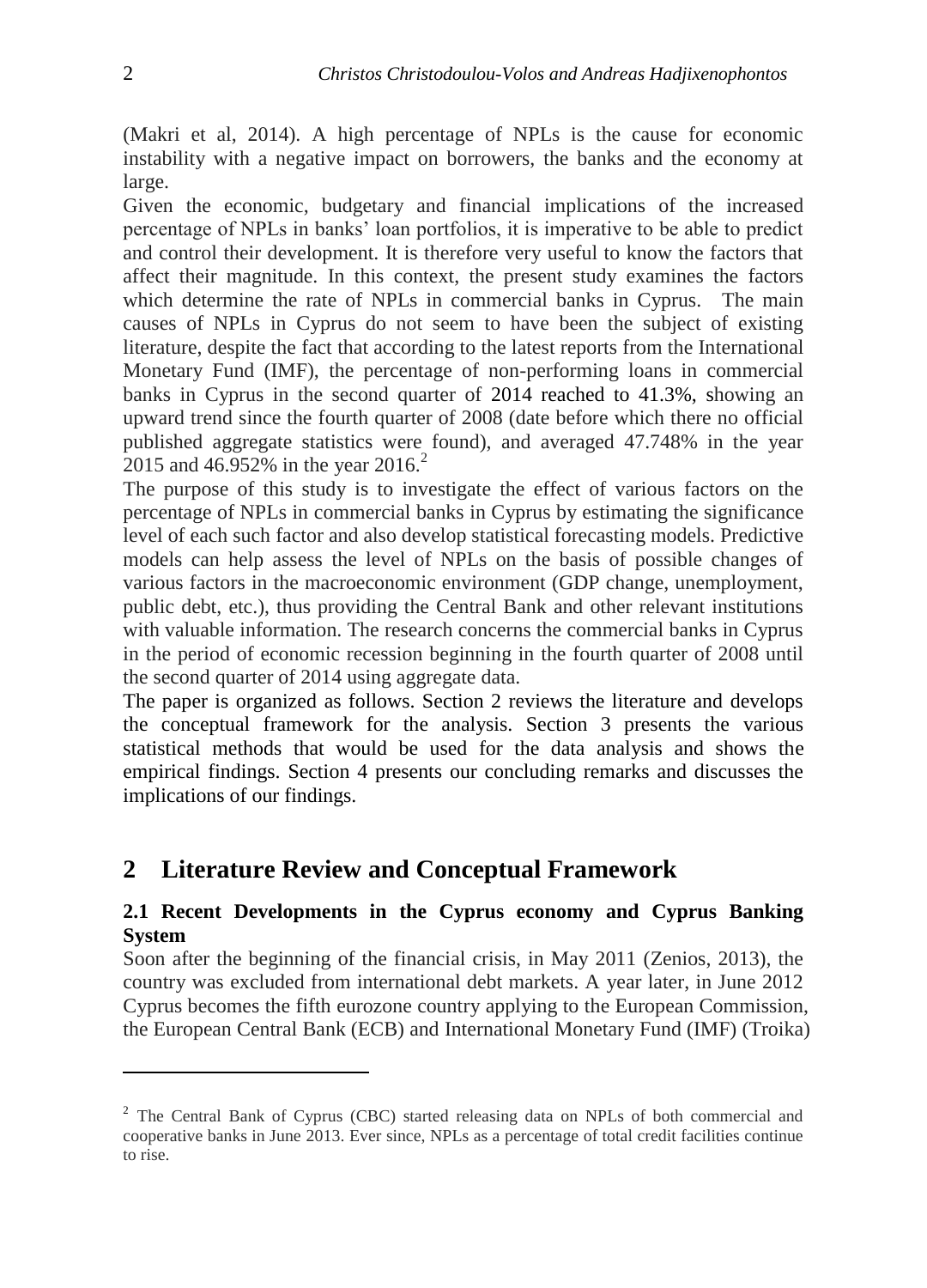(IMF, 2014) for an economic rescue package. In March 2013, the authorities conclude an agreement with international lenders to recapitalize the largest commercial banking institution, Bank of Cyprus, through a bail-in, making use of uninsured deposits, let the second largest commercial bank, Laiki Bank, declare bankruptcy and bail out the co-operative banking sector with the injection of  $\epsilon$ 1,5 billion. The "haircut" of more than  $\epsilon$ 5 billion of deposits was accompanied with severe capital controls aimed at preventing the massive outflow of funds and bankruptcy. Cyprus requested a total of  $E17$  billion. The agreement included a loan of €10 billion and €5.8 million deposit haircut on Cypriot troubled banks (Zenios, 2013). Under this Agreement Laiki Bank is dissolved and all deposits of less than  $\epsilon$ 100.000 are transferred to the Bank of Cyprus (Cyprus's "good bank"). All NPLs of Laiki Bank as well as deposits of more than  $\epsilon$ 100.000 are classified as toxic assets and are transferred to the "bad" bank for timely liquidation. Bondholders and shareholders are also set to lose. From April 2013, the Bank of Cyprus (BOC) continued to operate but underwent restructuring and significant reduction in its activities, initially by disposing branches in Greece and later disposing branches in other Eastern European countries. Depositors of BOC also suffered a "haircut" of nearly 50% of their deposits in excess of  $€100.000$ . It is worth noting that this bail-in recapitalization method of banks (CUT deposit / bail-in) was the first of its kind in the eurozone (Zenios, 2013). The size of the banking sector declined from 700% to 350% of GDP within a few weeks with a significant impact on the financial system and other sectors of the economy.

#### **2.2 A Road Map to the Banking Crisis**

The crisis of the banking system in Cyprus followed the global banking crisis that erupted in 2007 due to the US mortgage market problems and later transferred to Europe through the toxic derivatives that created a financial crisis in the eurozone (Orphanides & Syrichas, 2012). Cypriot banks were never directly affected as they were not exposed to toxic financial derivatives in contrast to other European banks (Orphanides & Syrichas, 2012). However, there were indirect effects that had to do with the recession in Europe and particularly in the United Kingdom that led to a significant drop in the demand for holiday homes in Cyprus by British citizens. This drop led to a crisis in the construction and real estate sector, the main recipient sectors of bank loans on the island. The large drop in demand was followed by a decline in property prices and a reduction in the construction sector activities (Orphanides & Syrichas, 2012).

The impact of the global economic crisis of 2008 on the Cypriot economy was preceded by a "boom" period of the Cypriot banking sector largely due to the accession of Cyprus to the European Union in 2004 and the lifting of restrictions on capital movements (I.M.F., 2014). The rapid increase in deposits in Cypriot banks by foreign depositors exerted pressure on financial institutions to dispose of this extra liquidity. The result was that all the Cypriot banks engaged in lending with very loose control criteria and without any respect to risk assessment procedures (Savvides, 2013). The ease of lending increased the number of loans in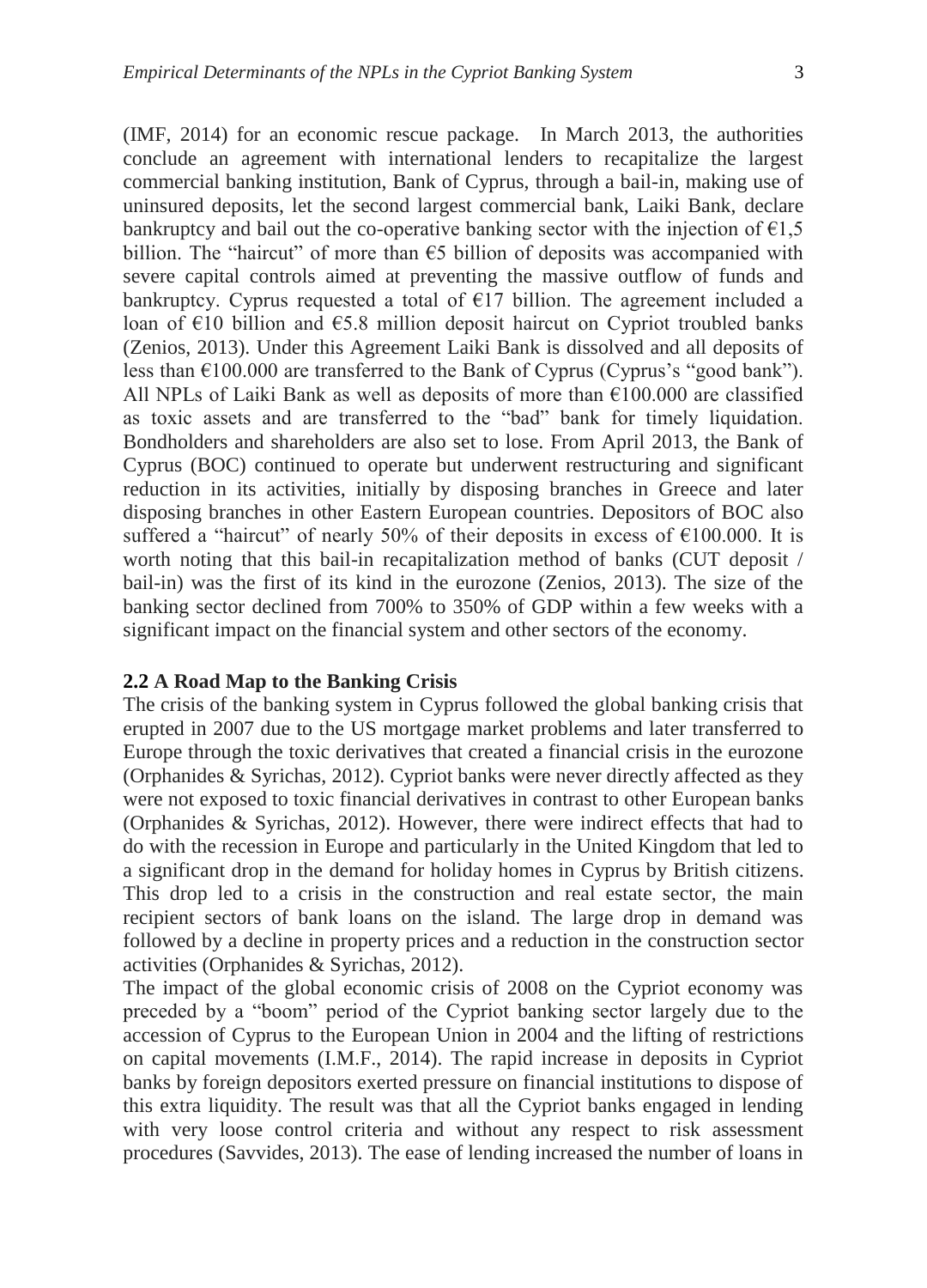the real estate and construction sector thus increasing private sector debt above 300% of GDP (I.M.F., 2014).

Banks were expanding their loan portfolio showing an accounting profit that would justify high salaries and bonuses to their managers. The fact that a large proportion of these loans could soon become non-performing did not seem to worry bank officials. Accounting profit was all that mattered as this would make it possible to issue new shares and thus meet the capital adequacy requirements (Savvides, 2013). The excess liquidity that could not be invested in the local economy was used to purchase Greek government bonds and set up branches abroad (Greece, Russia, Ukraine, United Kingdom, Australia) (Savvides, 2013). Therefore, instead of Cypriot banks converting deposits into reliable assets, accumulated huge amounts of NPLs and several billions of investments in Greek government bonds and branches abroad. In addition, the high interest rates to attract foreign depositors greatly hindered the financing of viable local businesses (Savvides, 2013).

The Greek PSI at the end of 2011 was a big blow to the two largest banks of the island as it meant losses amounting to 25% of GDP. This led to a request for state support (10% of GDP) in 2012. These developments were followed by a large outflow of deposits and the need to fall back on the Emergency Liquidity Assistance (ELA) mechanism. The ELA dependence reached 60% of GDP by the end of 2012 (I.M.F., 2014; Georgiou, 2013).

## **2.3 NPLs in Cypriot Banks**

The banking sector is now smaller, systemic banks have increased their capital adequacy at a very satisfactory level, under the circumstances, with good prospects of further enhancement (Central Bank of Cyprus, 2014). Capital controls have been lifted, and deposits have stabilized (I.M.F., 2014). These developments, together with the implementation of a series of key structural changes, repositioned the banking sector on a more sound footing. The monetary authorities focus on loan restructuring and NPLs in the hope of achieving lower interest rates and a healthier economic climate.

Despite recent claims by various officials about the Cypriot Economic success story NPLs remain at very high levels. The ratio of NPLs of the core domestic sector increased sharply from 20 percent at end-2012 to 57 percent at end-July, 2014. Corporate NPLs stood at 50 percent and were highly concentrated, with construction NPLs now at over 73 percent. NPLs on primary-residence mortgages are around 40 percent. Provision coverage remains relatively low, at 34 percent compared to the European average of 46 percent. Failure to address non-performing loans is a threat to the long-term viability of the banking system and economic recovery (I.M.F., 2014).

## **2.4 The Current Research Plan**

Research carried out so far, concerning the factors that affect the level of NPLs, both at times of economic expansion and recession, confirm the existence of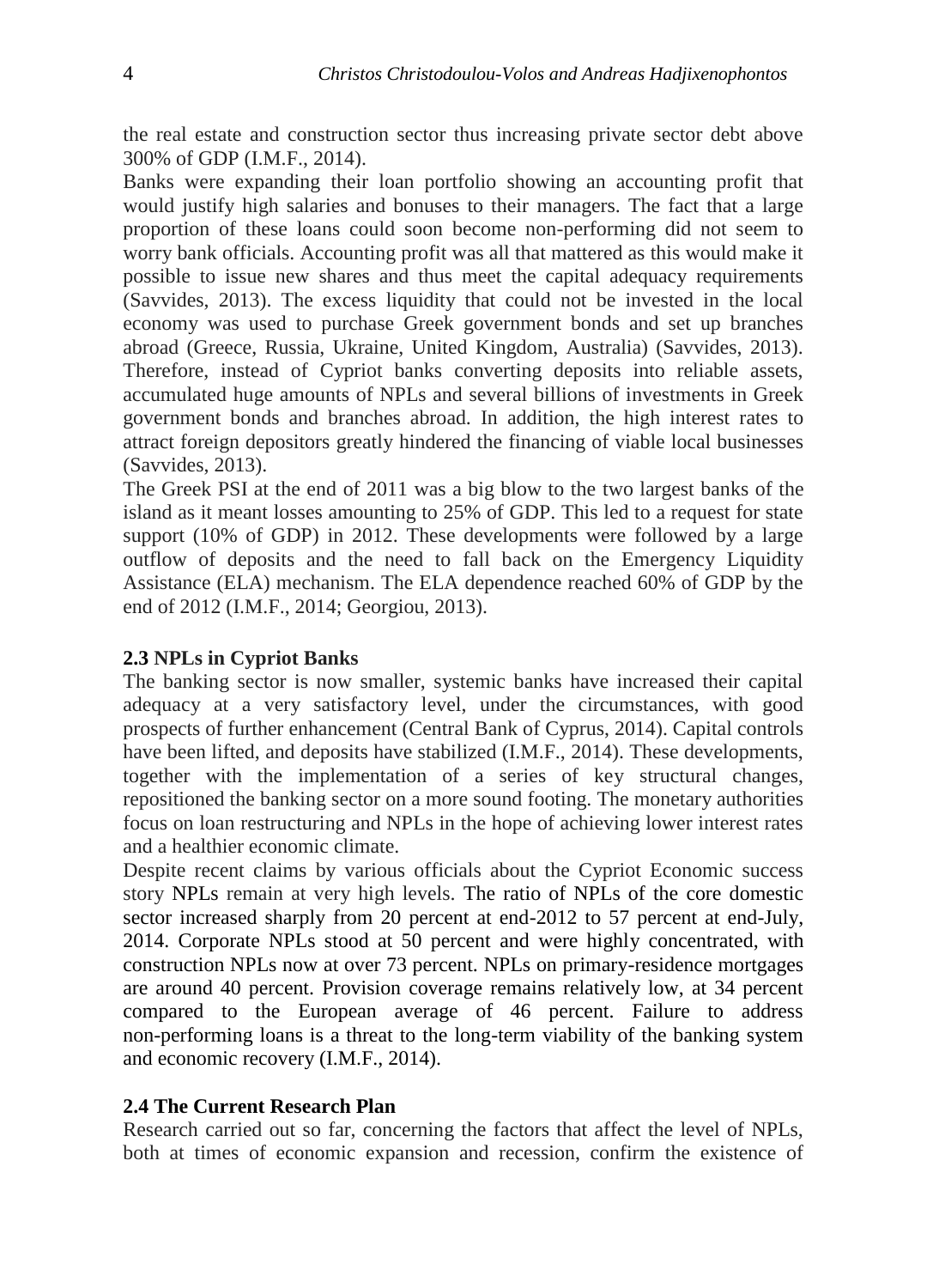correlation between the banking and business cycles as expressed by macroeconomic indicators. In addition, factors that have to do purely with the banking industry such as effective credit risk management, corporate governance and the total percentage of loans, also seem to influence the index.

The deterioration of public finances (eg increase in public debt, reducing GDP growth, rising unemployment) tends to increase the percentage of NPLs. Given the recent economic recession in Cyprus, it is considered necessary to introduce indicators in the current research model that describe the state of the economy. The most important indicators to be introduced are GDP growth and the rate of unemployment. It was also considered necessary to study the influence of public debt on NPLs given the statistically important findings of Louzis et all (2011), Vogiazes and Nikolaidou (2011) και Makri et al (2013) but also given the very high percentage of the public debt in proportion to the GDP. Since the consequences of macroeconomic factors need time to influence the dependent variable (Jesus & Gabriel (2006); Bofondi & Ropele (2011); Jimenez & Saurina (2006); Vazquez et al (2012)), further research must be carried out concerning the time lag effects. Specifically, the effects of real GDP changes with 1, 2, 3 and 4 quarters' delay (lags) will be tested. The immediate effect of unemployment and public debt is examined. If the results are not statistically significant then their effect on NPLs, with a time lag, will also be tested.

According to D.P. Louzis et al (2011), a model is firstly built using macroeconomic indicators as the only independent variables. As the external factors are often not sufficient to fully explain the development of NPLs, the effect of microeconomic factors is also examined. Bearing in mind the special circumstances under which the Cypriot banks were led to have such high rates of NPLs, extra management performance and quality indicators are introduced in the model. Assuming that quality of management affects the rate of NPLs and that the higher the rate of profitability the lower the need for high risk investments, the extra indicators selected are ROE (Return On Equity) and ROA (Return On Assets). These indicators have been used by a number of researchers giving statistically significant results. As expected both indicators exhibit negative correlation with the rate of NPLs. Finally, the rate of the previous year's NPLs is used as an independent variable since their development depends to a large degree on their current position as they are very persistent. This assumption also underlies research by Makri et al (2013), D.P. Louzis et al (2011) and a number of other studies mentioned in the literature review section.

In table 1 that follows the dependent variable and the explanatory variables (Fiscal macroeconomic and microeconomic) introduced in the model are stated.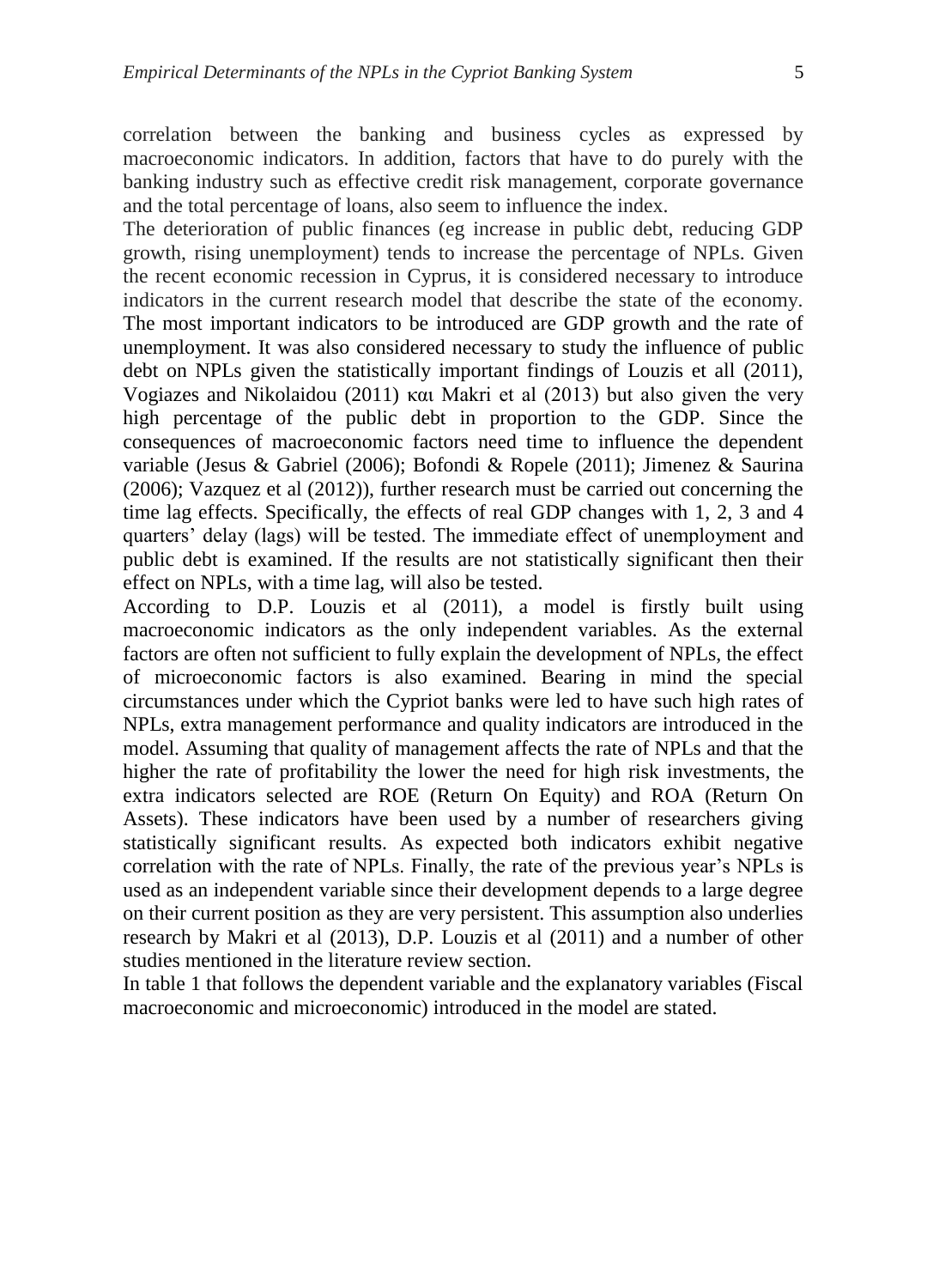| <b>Dependent Variable</b> |                                                                |  |  |  |  |  |
|---------------------------|----------------------------------------------------------------|--|--|--|--|--|
| $NPL_t/TL_t$              | the ratio of nonperforming loans/total                         |  |  |  |  |  |
|                           | loans for period t % (source: IMF)                             |  |  |  |  |  |
|                           | <b>Independent Variables</b>                                   |  |  |  |  |  |
| NPLt-1/TLt-1              | the ratio of nonperforming loans/total                         |  |  |  |  |  |
|                           | loans for period t-1 % $(\pi \eta \gamma \eta)$ IMF)           |  |  |  |  |  |
|                           | <b>Macro Variables of Non-Performing Loans</b>                 |  |  |  |  |  |
| <b>DEBTt</b>              | $DEBT_t = General$ Government<br>Gross                         |  |  |  |  |  |
|                           | Debt <sub>t</sub> /Nominal GDP <sub>t</sub> at period t $(\%)$ |  |  |  |  |  |
|                           | (source: Eurostat)                                             |  |  |  |  |  |
| <b>UNt</b>                | The rate of unemployment $(15+)$ at                            |  |  |  |  |  |
|                           | period t (%) (source: Cystat)                                  |  |  |  |  |  |
| $\Delta GDPt$             | The quarterly GDP growth at constant                           |  |  |  |  |  |
|                           | prices at period t (%) (source: Cystat)                        |  |  |  |  |  |
| $\Delta$ GDPt-1           | The quarterly GDP growth at constant                           |  |  |  |  |  |
|                           | prices at period t-1 source: Cystat)                           |  |  |  |  |  |
| $\triangle$ GDPt-2        | The quarterly GDP growth at constant                           |  |  |  |  |  |
|                           | prices at period t-2 (%) (source: Cystat)                      |  |  |  |  |  |
| $\triangle$ GDPt-3        | The quarterly GDP growth at constant                           |  |  |  |  |  |
|                           | prices at period t-3 (%) (source: Cystat)                      |  |  |  |  |  |
| $\Delta$ GDPt-4           | The quarterly GDP growth at constant                           |  |  |  |  |  |
|                           | prices at period t-4 (%) (source: Cystat)                      |  |  |  |  |  |
|                           | <b>Bank Specific Determinants of Non-Performing Loans</b>      |  |  |  |  |  |
| <b>ROAt</b>               | Return on Assets at period t (source:                          |  |  |  |  |  |
|                           | IMF)                                                           |  |  |  |  |  |
| <b>ROEt</b>               | Return on Equity at period t (source:                          |  |  |  |  |  |
|                           | IMF)                                                           |  |  |  |  |  |

Table 1: Symbols and Definitions of Dependent and Non-dependent Variables

According to the literature review similar studies use both aggregate data for the banking industry as a whole and disaggregate data for individual banks. Yet, Boudriga et al (2009), claims that the use of aggregate data for the whole banking industry of a country as opposed to the use of disaggregate data for individual banks is preferable as the risk of bias is reduced. Furthermore, researchers like Rinaldi & Sanchis-Arellano (2006) use aggregate data thus overcoming the hurdle of restricted access to data banks of individual banking institutions. For both of the above reasons it has been decided to use only aggregate data for the purposes of the present research. The NPLs statistics are given on a quarterly basis and are prepared on the basis of the IMF Financial Stability Data Bank. Macroeconomic indicators are obtained from the official web page of the Cyprus Statistical Service and the EUROSTAT. It is also necessary to point out that the choice of the testing period has mainly been determined by the availability of statistical data on NPLs. Such data is not easily forthcoming in the case of the banking system and relates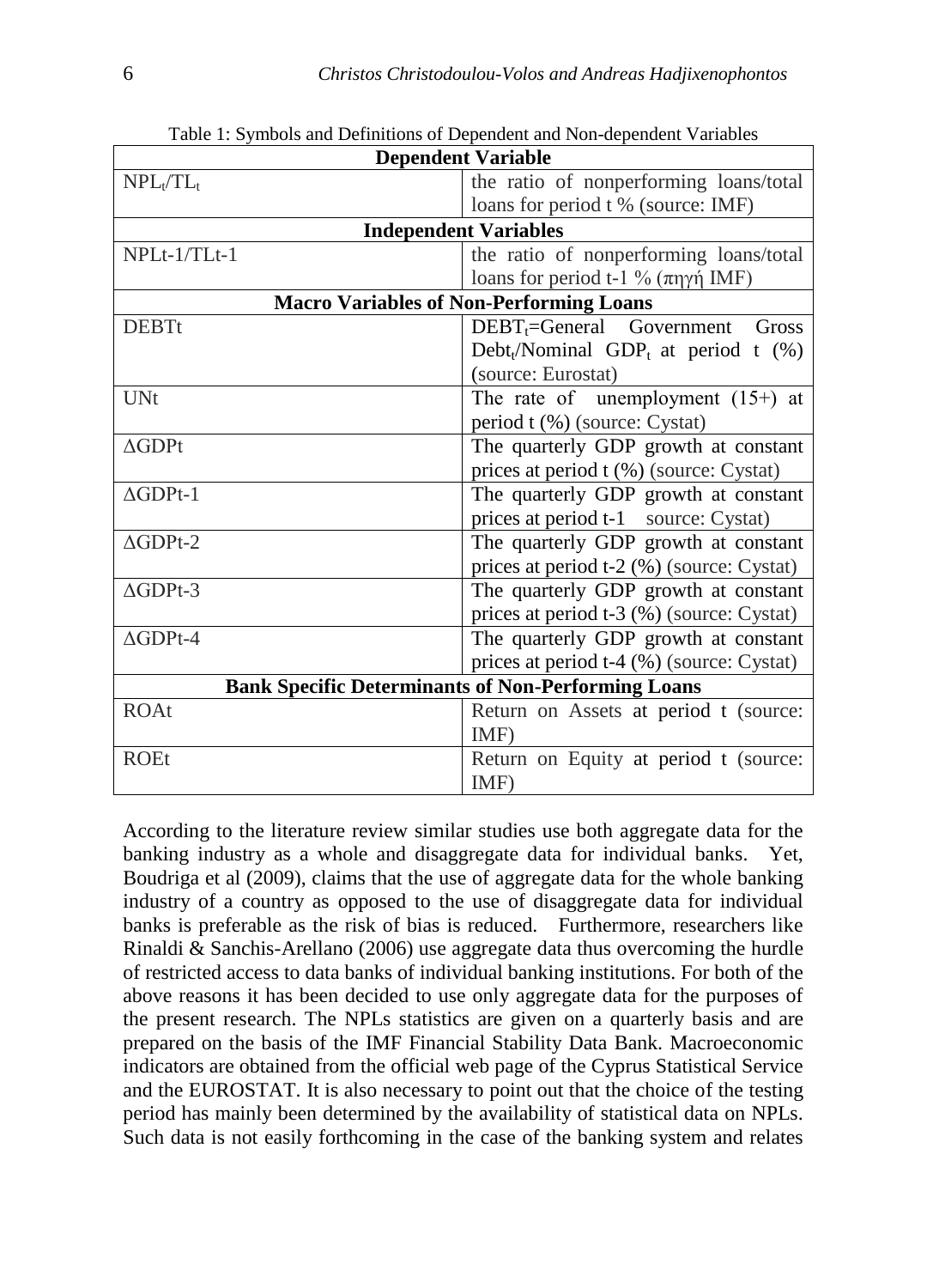to the period starting the last quarter of 2008 up to the second quarter of 2014. There was no quarterly data before the last quarter of 2008.<sup>3</sup>

## **3 Empirical Analysis**

To achieve the objectives of the study various statistical tools and procedures have been used. These are ranging from simple descriptive tests to more complex tests such as correlation analysis and regression analysis. As already explained in the introductory section, a model is initially set up containing only macroeconomic and fiscal independent variables and the percentage of NPLs of the previous period. The variables used are  $NPL_{t-1}/TL_{t-1}$ ,  $DEBT_t$ , UN<sub>t</sub> and  $\Delta GDP_{t-n}$ , n = 0, 1, 2, 3, 4 which make up the predictive variables and dependent variable is the ratio NPLt/TL<sub>t</sub>. Since there are more than one independent variables, multiple regression analysis is applied and the resulting model is expected to take the following format.

 $NPL_t/TL_t = \alpha + b_1 NPL_{t-1}/TL_{t-1} + b_2 DEBT_t + b_3 UN_t + b_4 \Delta GDP_{t-n}$  (1)

Regarding the independent variables  $\Delta GDP_{t-n}$ , n = 0, 1, 2, 3, 4, the explanatory variable that exhibits the largest correlation with the dependent variable will be selected. The specific test is based on the hypothesis that any fluctuation in the rate of change in GDP has no direct effect on the percentage of NPLs but any potential repercussions will possibly appear with certain time-lag. The testing will take place using Pearson's linear regression analysis. The value of the correlation coefficient is higher in the case of the explanatory variable  $\Delta GDP_{t-4}$  (r = -0.716, p < 0.001). Based on the results of the analysis it can be concluded that the effect on NPLs of the rate of GDP change is maximum subject to a delay of four quarters. This conclusion agrees with earlier findings as noted in the literature review. The negative correlation coefficient indicates that large values of one variable are accompanied by small values of the other variable and vice versa.<sup>4</sup>

#### **3.1 Correlation Analysis**

1

Correlation methods of analysis attest the relation between two or more variables, but do not measure the causal relation between them. It may also indicate the intensity of the relationship between variables. The results of the correlation analysis are presented in table 2.

 $3$  Annual data for the period before 2008 has been found in the IMF report on Cyprus: Financial Sector Assessment Program Update –Technical Note – Measuring Banking Stability in Cyprus. These relate to the time period 1999-2007 (balanced data).

 $4$  Normality tests have taken place using the Kolmogorov – Smirnov test (KS test) indicating normal distribution of variables.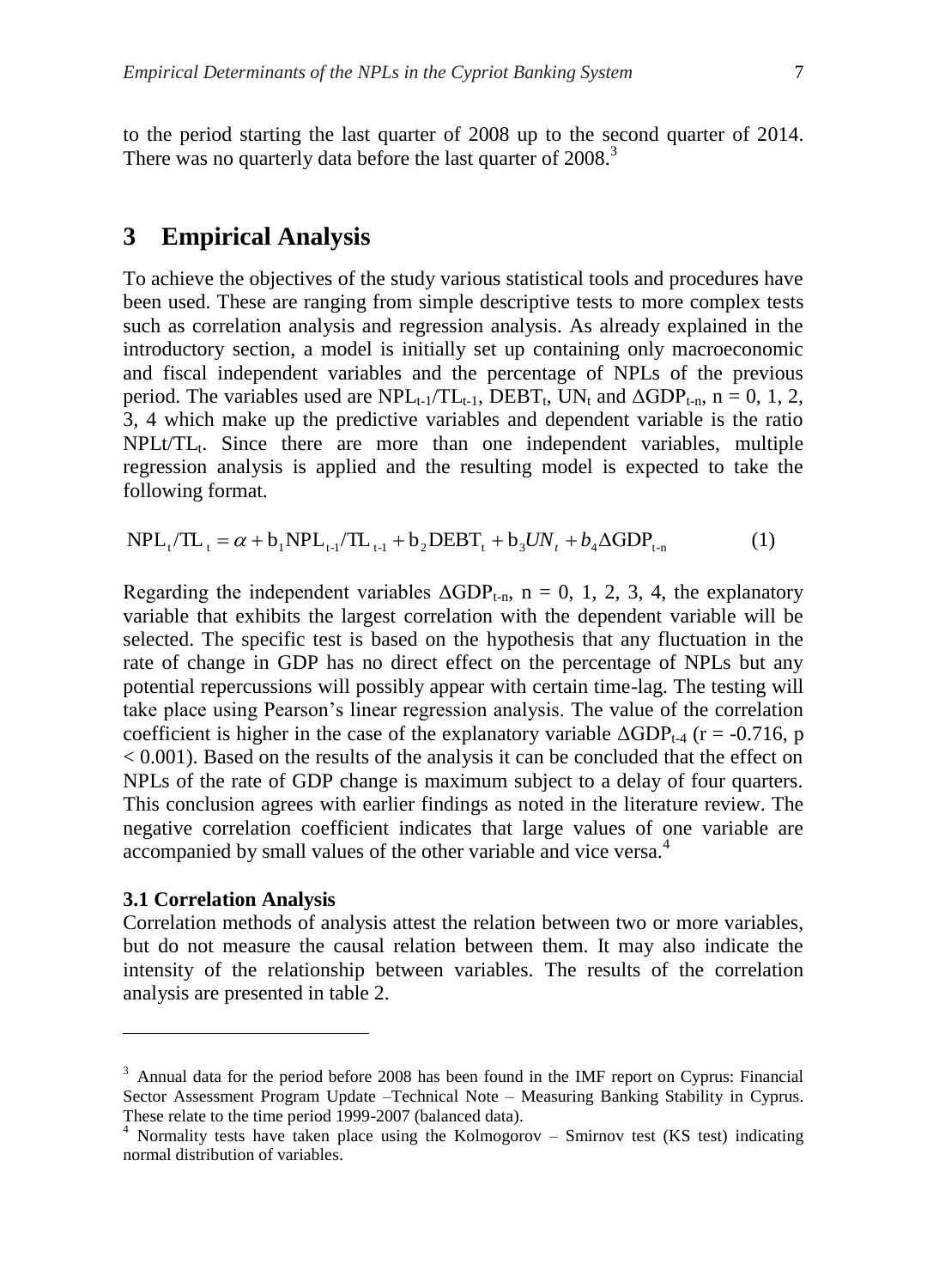|                 | <b>Correlations</b>                                          |                      |              |                      |                    |                       |  |  |  |
|-----------------|--------------------------------------------------------------|----------------------|--------------|----------------------|--------------------|-----------------------|--|--|--|
|                 |                                                              | <b>NPLt</b>          | <b>DEBTt</b> | <b>UNt</b>           | $\triangle GDPt$ 4 | $NPLt_1$              |  |  |  |
|                 | <b>Pearson Correlation</b>                                   |                      | ,951         | $,870**$             | $-716$             | $,965$ **             |  |  |  |
| <b>NPLt</b>     | Sig. (2-tailed)                                              |                      | ,000         | ,000                 | ,000               | ,000                  |  |  |  |
|                 |                                                              | 23                   | 23           | 23                   | 23                 | 22                    |  |  |  |
|                 | <b>Pearson Correlation</b>                                   | $,951$ <sup>**</sup> | 1            | $,946$ <sup>**</sup> | $-709$             | $,920$ <sup>**</sup>  |  |  |  |
| <b>DEBTt</b>    | Sig. (2-tailed)                                              | ,000                 |              | ,000                 | ,000               | ,000                  |  |  |  |
|                 |                                                              | 23                   | 23           | 23                   | 23                 | 22                    |  |  |  |
|                 | <b>Pearson Correlation</b>                                   | $,870***$            | ,946         |                      | $-661$             | $,856^{**}$           |  |  |  |
| <b>UNt</b>      | Sig. (2-tailed)                                              | ,000                 | ,000         |                      | ,001               | ,000                  |  |  |  |
|                 |                                                              | 23                   | 23           | 23                   | 23                 | 22                    |  |  |  |
|                 | <b>Pearson Correlation</b>                                   | $-716$               | $-709^{**}$  | $-661$               |                    | $-.701$ <sup>**</sup> |  |  |  |
| $\Delta GDPt$ 4 | Sig. (2-tailed)                                              | ,000                 | ,000         | ,001                 |                    | ,000                  |  |  |  |
|                 |                                                              | 23                   | 23           | 23                   | 23                 | 22                    |  |  |  |
|                 | <b>Pearson Correlation</b>                                   | $,965^{**}$          | $,920^{**}$  | $,856$ **            | $-701^{**}$        |                       |  |  |  |
| NPLt 1          | Sig. (2-tailed)                                              | ,000                 | ,000         | ,000                 | ,000               |                       |  |  |  |
|                 |                                                              | 22                   | 22           | 22                   | 22                 | 22                    |  |  |  |
|                 | **. Correlation is significant at the 0.01 level (2-tailed). |                      |              |                      |                    |                       |  |  |  |

Table 2: Correlation between Dependent and Independent Variables

Based on the p values of the 2-tailed test there are serious indications against the null hypothesis  $(H_0)$ . It appears that for the observed significance level, corresponding to the statistical testing for the existence or non-existence of a linear relationship between the two variables, the correlation coefficient is zero for all the pairs thus rejecting the  $H_0$  at 0.001 significance level and accepting the alternative hypothesis  $(H_1)$ . Therefore the dependent variable is correlated to every independent variable; hence the multiple regression analysis can be applied.

#### **3.2 Application of Regression Analysis**

Since there appears to be a high correlation between the independent variables, it is not necessary to introduce all of them in the same model. Initially, simple linear regressions for every independent variable separately are applied thus four (4) different prediction models are created. The relationships that are expected to emerge for each separate model take the following form:

|  | $NPL_{t}/TL_{t} = \alpha_{1} + b_{1}NPL_{t-1}/TL_{t-1}$ |  |  |
|--|---------------------------------------------------------|--|--|
|  |                                                         |  |  |

 $NPL_t/TL_t = \alpha_2 + b_2DEBT_t$ (3)

$$
NPL_t/TL_t = \alpha_3 + b_3UN_t
$$
\n(4)

$$
NPL_{t}/TL_{t} = \alpha_{4} + b_{4}\Delta GDP_{t-n}
$$
\n
$$
\tag{5}
$$

In addition, due to the high linear correlation between the independent variables, (see table 2) stepwise regression is applied in order to find a useful and reliable model. Through this process an optimum fifth model is created that contains two independent variables as follows: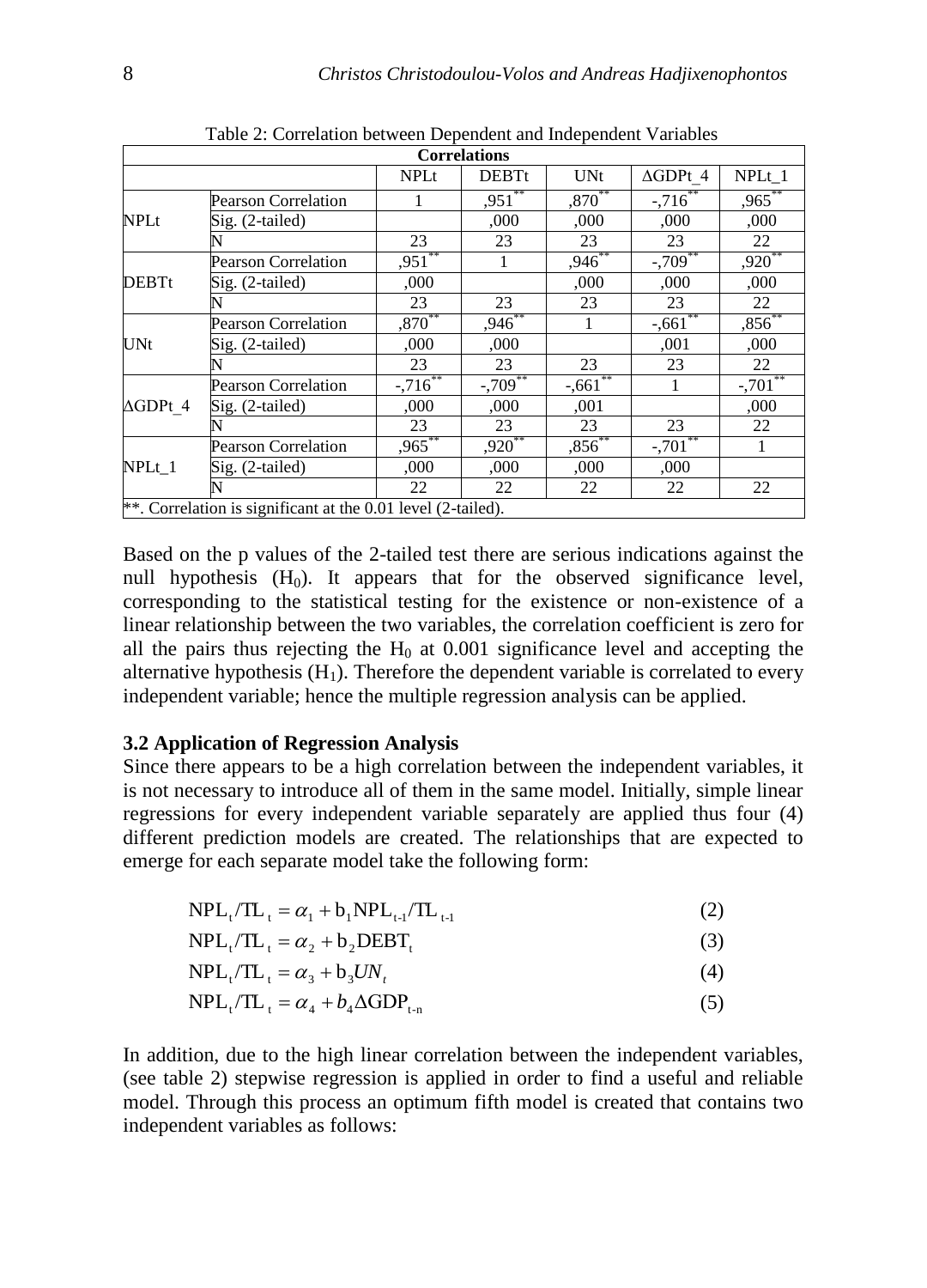$$
NPL_{t}/TL_{t} = \alpha_{5} + b_{51}NPL_{t-1}/TL_{t-1} + b_{52}DEBT_{t}
$$
 (6)

An attempt will be made to estimate the regression line by defining the coefficients  $\alpha_i$ , *i*=1,2,3,4,5,  $b_i$ , *i*=1,2,3,4 και  $b_{5i}$ , *i*=1,2. All necessary conditions have already been checked and therefore the methodology can be applied. Variables are measured on a proportional scale and originate from distributions that are close to normal. Also, based on the calculation of Pearson's coefficient, paired variables (dependent and independent variable) exhibit strong linear correlation. The results of the analysis are presented in a series of tables for each separate model.

The first set of tables (tables 3, 6, 9, 12, 15) is a summary of the linear regression model. The validity of the hypothesis is also tested by the one-way ANOVA analysis. Using the F-test the goodness of fit is determined by testing the null hypothesis that all regression variables equal to zero. More specifically, the ANOVA table shows the test results of the null hypothesis  $H_0$ :  $b_i=0$  against the alternative hypothesis:  $b_i \neq 0$ . The tables show the statistical value of  $F_\alpha$ ,  $df_1$ ,  $df_2$ (where  $\alpha$  is the pre-determined level of statistical significance). The ANOVA results appear in separate tables for each model (tables 4, 7, 10, 13, 16). Next follows the table with estimated parameters (tables 5, 8, 11, 14, 17) according to which, the regression model is determined. Finally, in order to validate the regression results, a test is performed regarding the estimation errors (residuals). These errors must be distributed normally, and be homoscedastic and random.

#### **3.2.1 Model 1**

$$
NPL_{\rm t}/TL_{\rm t}=\alpha_{\rm l}+b_{\rm l}NPL_{\rm t\text{-}l}/TL_{\rm t\text{-}l}
$$

|       | <b>Model Summary</b> |                                     |                       |          |                          |               |     |     |        |
|-------|----------------------|-------------------------------------|-----------------------|----------|--------------------------|---------------|-----|-----|--------|
| Model | R                    | R                                   | Adjusted R Std. Error |          | <b>Change Statistics</b> |               |     |     |        |
|       |                      | Square                              | Square                | of the   | R Square                 | F             | df1 | df2 | Sig. F |
|       |                      |                                     |                       | Estimate | Change                   | <b>Change</b> |     |     | Change |
|       | $0.965^{\text{a}}$   | 0.931                               | 0.928                 | 3.15156  | 0.931                    | 270.748       |     | 20  | .000   |
|       |                      | Predictors: (Constant), $NPL_{t-1}$ |                       |          |                          |               |     |     |        |

Table 3: Summary of the Simple Regression Model NPLt/TLt & NPLt-1/TLt-1

The coefficient of determination and the adjusted coefficient of determination are 0.931 and 0.928, respectively. The high values of these coefficients show that the independent variable may explain 92.8% of the variance of the dependent variable. This result confirms our initial hypothesis that NPLs are very persistent, relying heavily to their most recent pattern.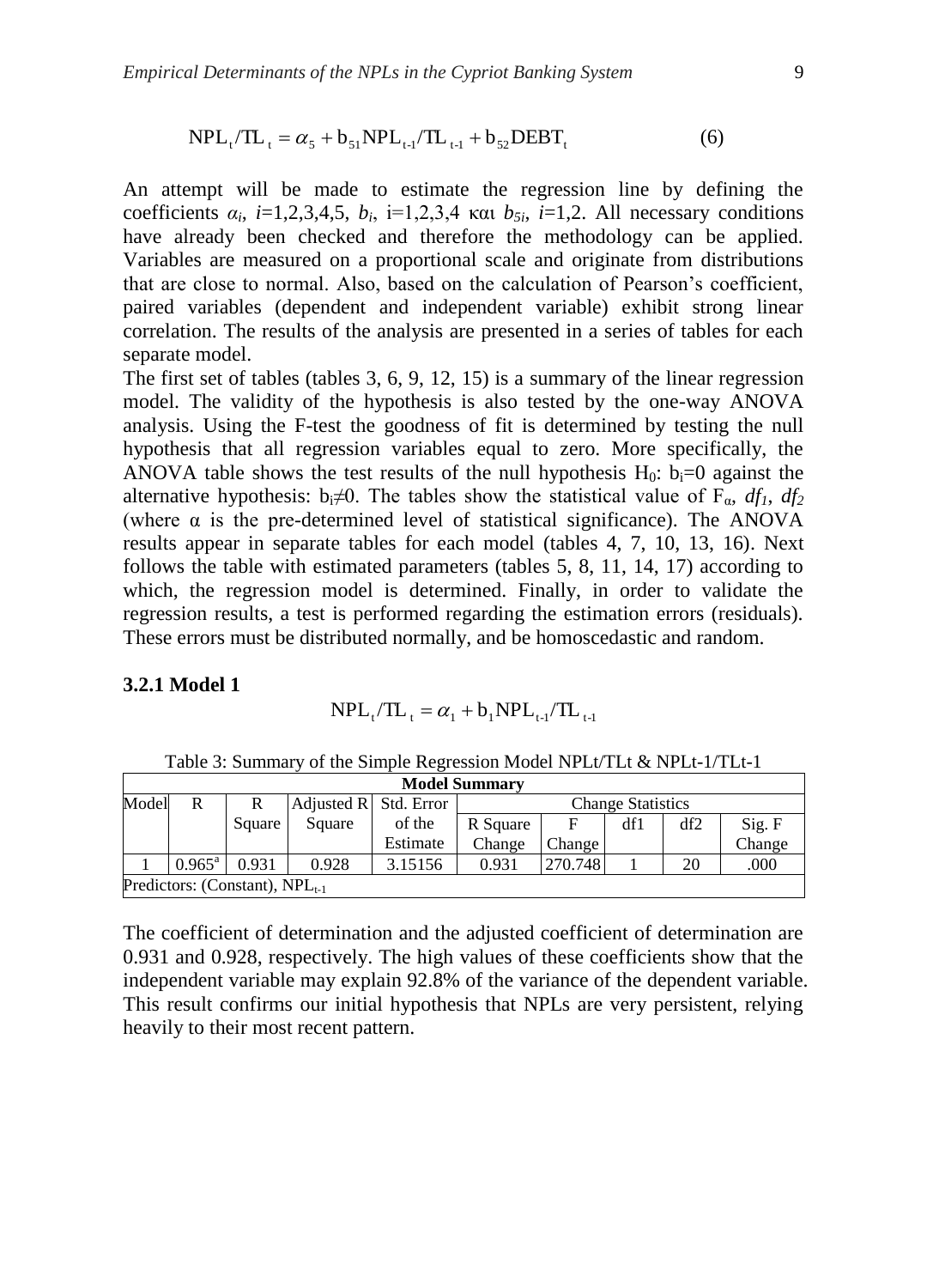|       | <b>ANOVA</b> <sup>a</sup>              |                |    |             |         |      |  |  |  |  |
|-------|----------------------------------------|----------------|----|-------------|---------|------|--|--|--|--|
| Model |                                        | Sum of Squares | df | Mean Square |         | Sig. |  |  |  |  |
|       | Regression                             | 2689.165       |    | 2689.165    | 270.748 | .000 |  |  |  |  |
|       | Residual                               | 198.647        | 20 | 9.932       |         |      |  |  |  |  |
|       | Total                                  | 2887.812       |    |             |         |      |  |  |  |  |
|       | a. Dependent Variable: NPLt            |                |    |             |         |      |  |  |  |  |
|       | b. Predictors: (Constant), $NPL_{t-1}$ |                |    |             |         |      |  |  |  |  |

Table 4: Variance Analysis - Model 1

Based on the results presented in table 4, the F value of 270.748 falls within the rejection area of the null hypothesis as the p value is smaller than 0.001.

|       | Coefficients <sup>a</sup> |                             |            |              |        |      |                  |                |  |  |
|-------|---------------------------|-----------------------------|------------|--------------|--------|------|------------------|----------------|--|--|
| Model |                           | Unstandardized              |            | Standardized |        | Sig. | 95,0% Confidence |                |  |  |
|       |                           | Coefficients                |            | Coefficients |        |      |                  | Interval for B |  |  |
|       |                           | B                           | Std. Error | Beta         |        |      | Lower            | Upper          |  |  |
|       |                           |                             |            |              |        |      | Bound            | Bound          |  |  |
|       | (Constant)                | .312                        | 1.047      |              | .298   | .769 | $-1.873$         | 2.496          |  |  |
|       | NPLt 1                    | 1.119                       | .068       | .965         | 16.454 | .000 | .977             | 1.261          |  |  |
|       |                           | a. Dependent Variable: NPLt |            |              |        |      |                  |                |  |  |

Table 5: Estimation of Parameters - Model 1

The values of the regression coefficients  $\alpha_1$  and  $b_1$  are shown in the second column of table 5. The value of constant  $\alpha_1$  is 0.312. Yet for the population, the result varies with 95% confidence, from -1,873 up to 2,496 and therefore it is possible that the coefficient assumes a zero value. This is also the case when applying the t criterion which tests the H<sub>0</sub>:  $\alpha_1=0$  against the H<sub>1</sub>:  $\alpha_1\neq 0$ . The result of the t criterion is not statistically significant and therefore the null hypothesis is not rejected that perhaps coefficient  $\alpha_1$  is not different to zero. This means that coefficient  $\alpha_1$  has no practical value for the model. The value of coefficient  $b_1$  is 1.119, which means that for every unit increase of NPLs of the previous quarter the NPLs of the next quarter increase by 1.119. The resulting model is therefore

$$
NPL_t/TL_t = 1.112NPL_{t-1}/TL_{t-1}
$$

This linear model is statistically significant as can be seen from the analysis of variance  $(F(1,20)=270.748, p<0.001)$ . According to the coefficient of determination the independent variable  $NPL_{t-1}/TL_{t-1}$  can interpret 92.8% of the variance of the dependent variable NPL<sub>t</sub>/TL<sub>t</sub>.

**3.2.2 Model 2**

$$
NPL_t/TL_t = \alpha_2 + b_2DEBT_t
$$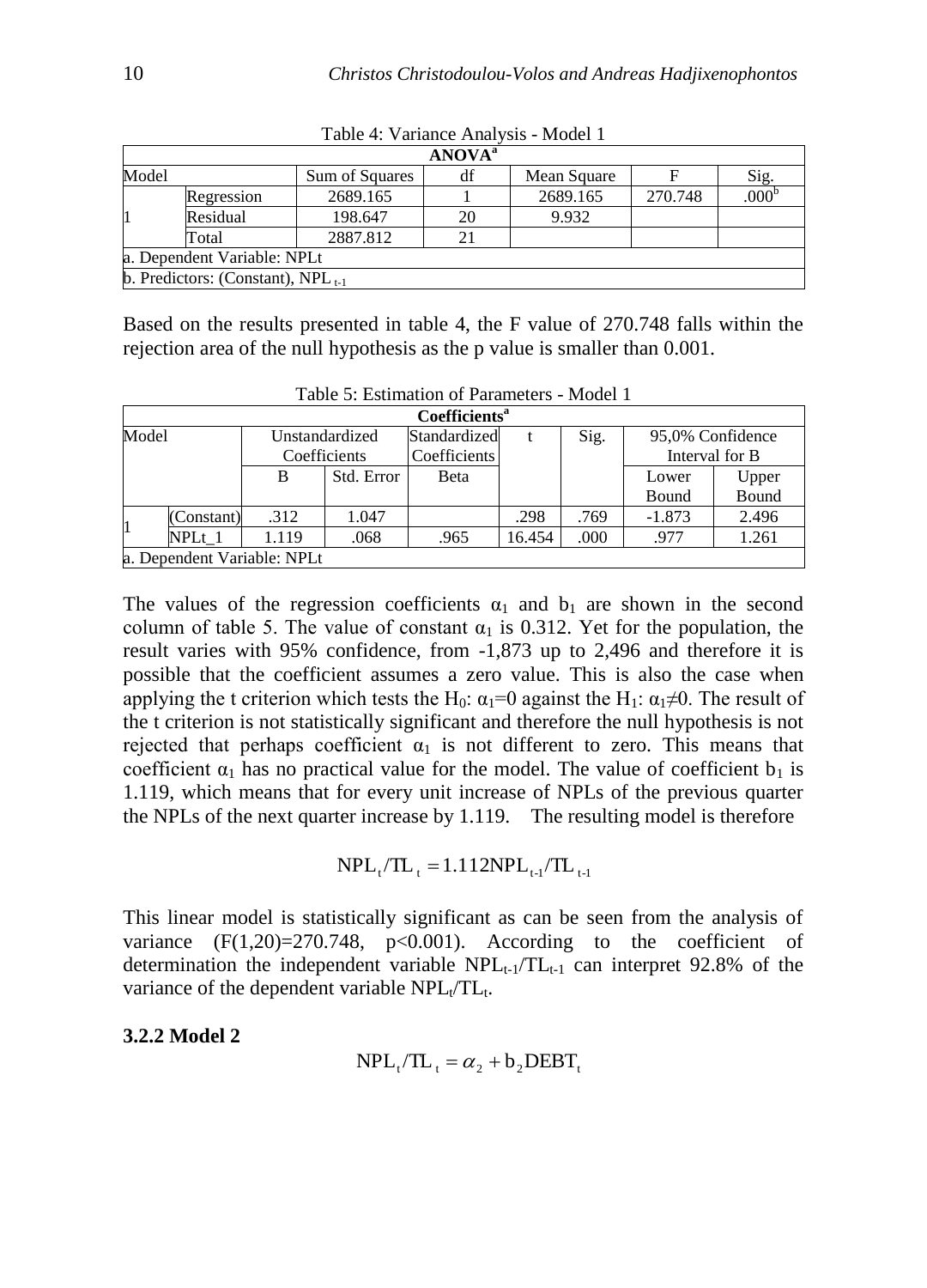|       | <b>Model Summary</b>             |        |                                            |          |                          |         |     |     |        |  |  |
|-------|----------------------------------|--------|--------------------------------------------|----------|--------------------------|---------|-----|-----|--------|--|--|
| Model | R                                |        | $\operatorname{\sf Adjusted} R$ Std. Error |          | <b>Change Statistics</b> |         |     |     |        |  |  |
|       |                                  | Square | Square                                     | of the   | R Square                 | E       | df1 | df2 | Sig. F |  |  |
|       |                                  |        |                                            | Estimate | Change                   | Change  |     |     | Change |  |  |
|       | .951 <sup>a</sup>                | 904    | .899                                       | 3.69703  | .904                     | 197.187 |     | 21  | .000   |  |  |
|       | a. Predictors: (Constant), DEBT. |        |                                            |          |                          |         |     |     |        |  |  |

Table 6: Summary of Simple Regression Model NPLt/TLt & DEBTt

The coefficient of determination and the adjusted coefficient of determination have values 0.904 και 0.899, respectively. The high values of these coefficients show that the level of public debt as a percentage of GDP can interpret 89.9% the percentage of NPLs.

| Table 7: Variance Analysis - Model 2 |  |
|--------------------------------------|--|
|--------------------------------------|--|

|       | <b>ANOVA</b> <sup>a</sup>                   |                |    |             |         |      |  |  |  |  |
|-------|---------------------------------------------|----------------|----|-------------|---------|------|--|--|--|--|
| Model |                                             | Sum of Squares | df | Mean Square |         | Sig. |  |  |  |  |
|       | Regression                                  | 2695.155       |    | 2695.155    | 197.187 | 000  |  |  |  |  |
| 2     | Residual                                    | 287.029        |    | 13.668      |         |      |  |  |  |  |
|       | Total                                       | 2982.183       | 22 |             |         |      |  |  |  |  |
|       | a. Dependent Variable: NPLt                 |                |    |             |         |      |  |  |  |  |
|       | $\mathbf b$ . Predictors: (Constant), DEBT, |                |    |             |         |      |  |  |  |  |

Table 7 indicates that the F statistic (197.187) falls within the rejection area of the null hypothesis, as the observed level of statistical significance p is smaller than 0.05 and more specifically, smaller than 0.001, and therefore the model is statistically significant.

|                | Coefficients <sup>a</sup> |                            |            |              |          |      |                  |                |  |
|----------------|---------------------------|----------------------------|------------|--------------|----------|------|------------------|----------------|--|
| Model          |                           | Unstandardized             |            | Standardized | Sig.     |      | 95,0% Confidence |                |  |
|                |                           | Coefficients               |            | Coefficients |          |      |                  | Interval for B |  |
|                |                           | B                          | Std. Error | Beta         |          |      | Lower            | Upper          |  |
|                |                           |                            |            |              |          |      | Bound            | Bound          |  |
| $\overline{2}$ | (Constant)                | $-29.591$                  | 3.136      |              | $-9.436$ | .000 | $-36.113$        | $-23.069$      |  |
|                | <b>DEBTt</b>              | .552                       | .039       | .951         | 14.042   | .000 | .470             | .634           |  |
|                |                           | a. Dependent Variable: NPL |            |              |          |      |                  |                |  |

Table 8: Estimation of parameters – Model 2

The second column of table 8 presents the estimated regression coefficients. The constant term  $\alpha_2$  in this model is -29.591 and  $b_2$  coefficient is 0.552. This means that for every unit of increase in public debt as compared to GDP the NPLs increase by 0.552 units. The above table also shows the results from applying the two t criteria. These criteria relate to the regression coefficients  $\alpha_2$  and  $b_2$  and test the null hypothesis (H<sub>0</sub>:  $\alpha_2=0$ ,  $b_2=0$ ) that the coefficients are not different to zero and respectively the alternative hypothesis that the coefficients are different to zero (H<sub>1</sub>:  $\alpha_2 \neq 0$ ,  $b_2 \neq 0$ ). In this case it is observed that the results of the t criteria are statistically significant and therefore the two regression coefficients are different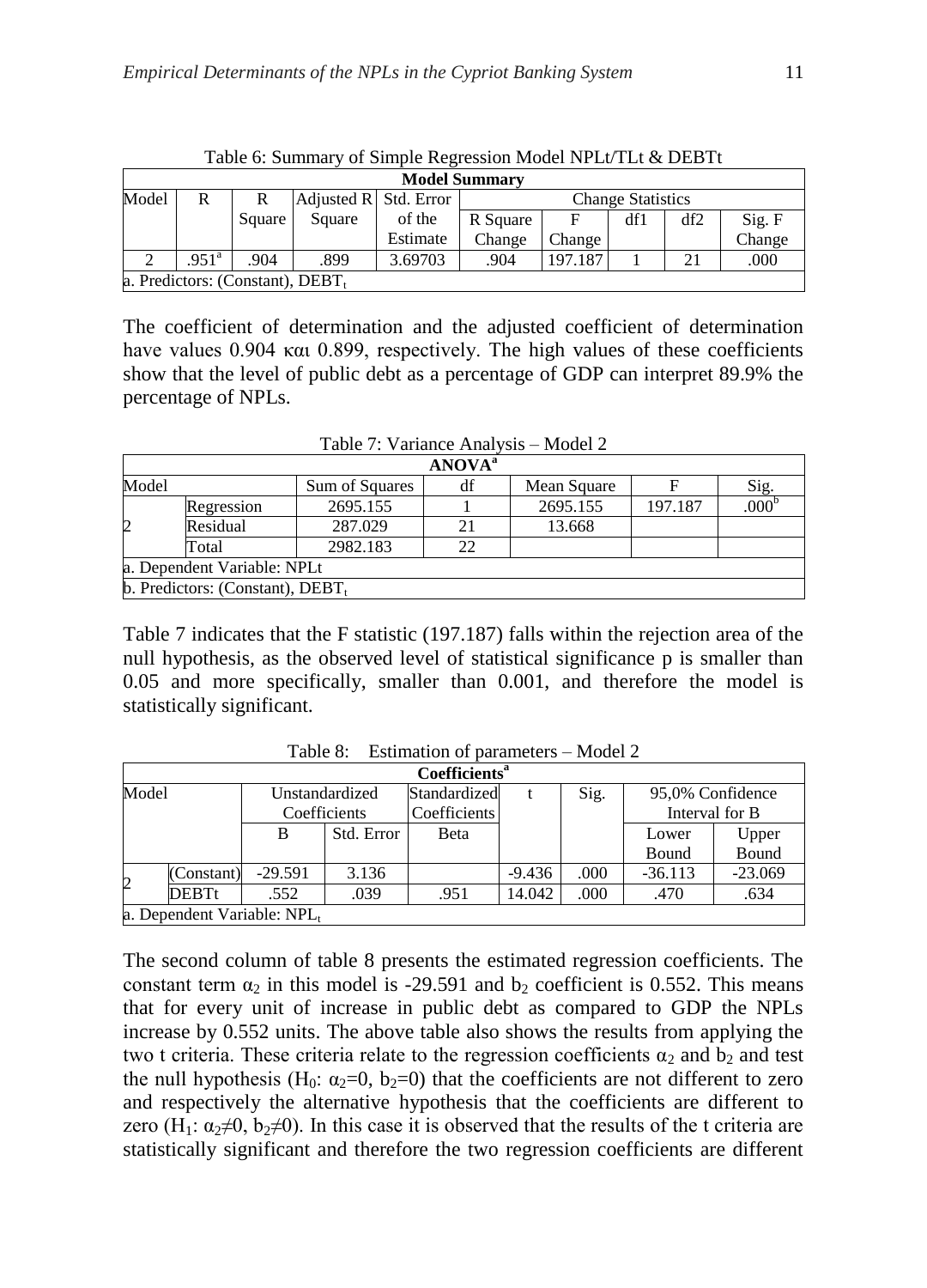to zero hence they have a practical value for the model. The resulting model is

 $NPL_{t} /TL_{t} = -29.591 + 0.552DEBT_{t}$ 

This linear model is statistically significant as shown by the analysis of variance  $(F(1.21)= 197,187, p<0.001)$ . According to the coefficient of determination the independent variable  $DEBT_t$  can interpret 90% of the variance of the dependent variable NPL<sub>t</sub>/TL<sub>t</sub>.

#### **3.2.3 Model 3**

$$
NPL_t/TL_t = \alpha_3 + b_3UN_t
$$

| Table 9: Summary of the Simple Regression Model NPLt/TLt & UNt |  |  |  |
|----------------------------------------------------------------|--|--|--|
|                                                                |  |  |  |

|       | <b>Model Summary</b>              |        |                         |          |                          |        |     |     |        |  |  |
|-------|-----------------------------------|--------|-------------------------|----------|--------------------------|--------|-----|-----|--------|--|--|
| Model | R                                 | R      | Adjusted $R$ Std. Error |          | <b>Change Statistics</b> |        |     |     |        |  |  |
|       |                                   | Square | Square                  | of the   | R Square                 |        | df1 | df2 | Sig. F |  |  |
|       |                                   |        |                         | Estimate | Change                   | Change |     |     | Change |  |  |
|       | .870 <sup>a</sup>                 | 758    | .746                    | 5.86760  | .758                     | 65.619 |     | 21  | .000   |  |  |
|       | a. Predictors: (Constant), $UN_t$ |        |                         |          |                          |        |     |     |        |  |  |

The values of the coefficient of determination and adjusted coefficient of determination show that the unemployment rate can interpret 74.6% the variability of NPLs.

Table 10: Variance Analysis - Model 3

|                                   |                              |                | <b>ANOVA</b> <sup>a</sup> |             |        |      |  |  |  |
|-----------------------------------|------------------------------|----------------|---------------------------|-------------|--------|------|--|--|--|
| Model                             |                              | Sum of Squares | df                        | Mean Square |        | Sig. |  |  |  |
|                                   | <b>Regression</b>            | 2259.180       |                           | 2259.180    | 65.619 | .000 |  |  |  |
| 3                                 | Residual                     | 723.003        |                           | 34.429      |        |      |  |  |  |
|                                   | Total                        | 2982.183       | 22                        |             |        |      |  |  |  |
|                                   | la. Dependent Variable: NPLt |                |                           |             |        |      |  |  |  |
| b. Predictors: (Constant), $UN_t$ |                              |                |                           |             |        |      |  |  |  |

Table 10 shows that the value of F (65.619) falls within the rejection area of the null hypothesis, and therefore the regression model used is statistically significant.

|             | $1$ and $11.$<br>ESUINATION OF FALAMENTS - MOUTH 3 |                                |            |                           |          |      |                         |          |  |
|-------------|----------------------------------------------------|--------------------------------|------------|---------------------------|----------|------|-------------------------|----------|--|
|             |                                                    |                                |            | Coefficients <sup>a</sup> |          |      |                         |          |  |
| Model       |                                                    | Unstandardized<br>Coefficients |            | Standardized              |          | Sig. | 95% Confidence Interval |          |  |
|             |                                                    |                                |            | Coefficients              |          |      | for B                   |          |  |
|             |                                                    | B                              | Std. Error | Beta                      |          |      | Lower                   | Upper    |  |
|             |                                                    |                                |            |                           |          |      | Bound                   | Bound    |  |
| $\mathsf B$ | (Constant)                                         | $-9.020$                       | 2.992      |                           | $-3.015$ | .007 | $-15.242$               | $-2.799$ |  |
|             | $\overline{\text{UNt}}$                            | 2.271                          | .280       | .870                      | 8.101    | .000 | 1.688                   | 2.854    |  |
|             |                                                    | a. Dependent Variable: $NPL_t$ |            |                           |          |      |                         |          |  |

Table 11: Estimation of Parameters Model 3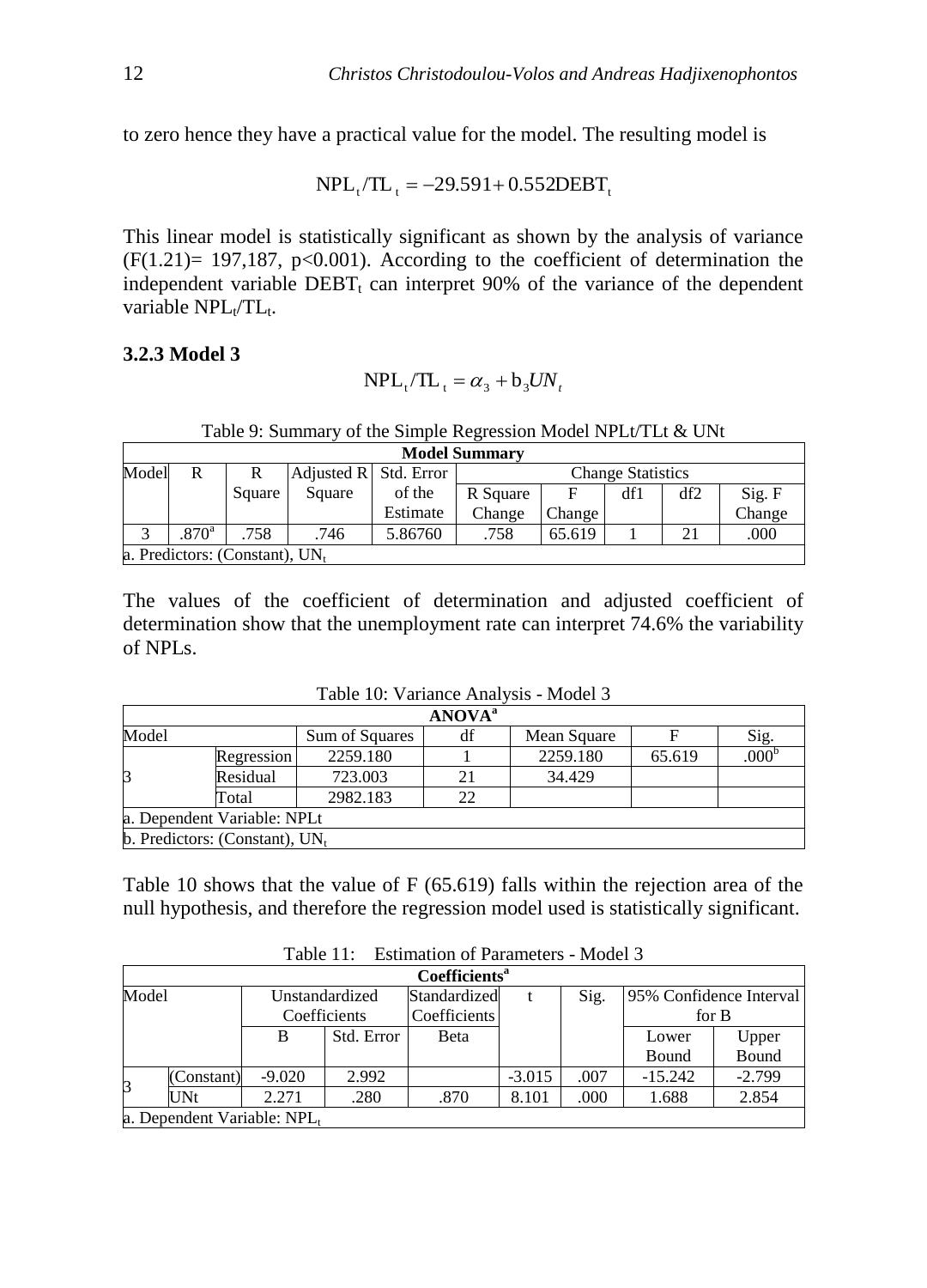As can be seen in the second column of table 11, in this model the value of  $\alpha_3$  $-9.02$  and  $b_3$  is 2.271, meaning that for every unit increase in the unemployment percentage the NPLs increase by 2.271. Table 11 also shows the results of applying the two t criteria. These relate to the regression coefficients  $\alpha$  and b testing the H<sub>0</sub>:  $\alpha_3=0$ ,  $\beta_3=0$  against the H<sub>1</sub>:  $\alpha_3\neq 0$ ,  $\beta_3\neq 0$ . In this case it is observed that the results of the t criteria are statistically significant and therefore both coefficients are different to zero thus being of practical value to the model. The resulting model is

$$
NPL_t/TL_t = -9.02 + 2.271 UN_t
$$

This linear model is statistically significant as indicated by the analysis of variance  $(F(1,21) = 65.619, p<0.001)$ . Based on the coefficient of determination, the independent variable  $UN_t$  can explain 74.6% of the variance of the dependent  $NPL_t/TL_t$ .

#### **3.2.4 Model 4**

$$
NPL_{t}/TL_{t} = \alpha_{4} + b_{4}\Delta GDP_{t-n}
$$

|       | <b>Model Summary</b>                             |        |                         |          |                              |        |     |     |        |
|-------|--------------------------------------------------|--------|-------------------------|----------|------------------------------|--------|-----|-----|--------|
| Model | R                                                |        | Adjusted $R$ Std. Error |          | <b>Change Statistics</b>     |        |     |     |        |
|       |                                                  | Square | Square                  | of the   | R Square                     | F      | df1 | df2 | Sig. F |
|       |                                                  |        |                         | Estimate | Change                       | Change |     |     | Change |
| 4     | 716 <sup>a</sup>                                 | .513   | .490                    | 8.31313  | 21<br>22.152<br>.000<br>.513 |        |     |     |        |
|       | a. Predictors: (Constant), $\triangle GDP_{1.4}$ |        |                         |          |                              |        |     |     |        |

Table 12: Summary of Simple Regression Model NPLt/TLt & ΔGDPt\_4

The values of the coefficient of determination and the adjusted coefficient of determination show that the variability in the rate of change of the real GDP can explain the rate of NPLs by 49%. It must be noted that the rate of change of GDP relates to four quarters before the quarter under study as the preliminary tests showed that changes in the growth rate of real GDP affect NPLs more with a delay of four quarters.

Table 13: Variance Analysis - Model 4

|       |                                                      |                | <b>ANOVA</b> <sup>a</sup> |             |        |      |
|-------|------------------------------------------------------|----------------|---------------------------|-------------|--------|------|
| Model |                                                      | Sum of Squares | df                        | Mean Square |        | Sig. |
|       | Regression                                           | 1530.912       |                           | 1530.912    | 22.152 | .000 |
| 4     | Residual                                             | 1451.271       |                           | 69.108      |        |      |
|       | Total                                                | 2982.183       | 22                        |             |        |      |
|       | a. Dependent Variable: NPLt                          |                |                           |             |        |      |
|       | <b>b.</b> Predictors: (Constant), $\Delta GDP_{t-4}$ |                |                           |             |        |      |

Table 13 indicates that the statistical value of F (22.152) falls within the rejection area of the null hypothesis as p is smaller than 0.001, and therefore the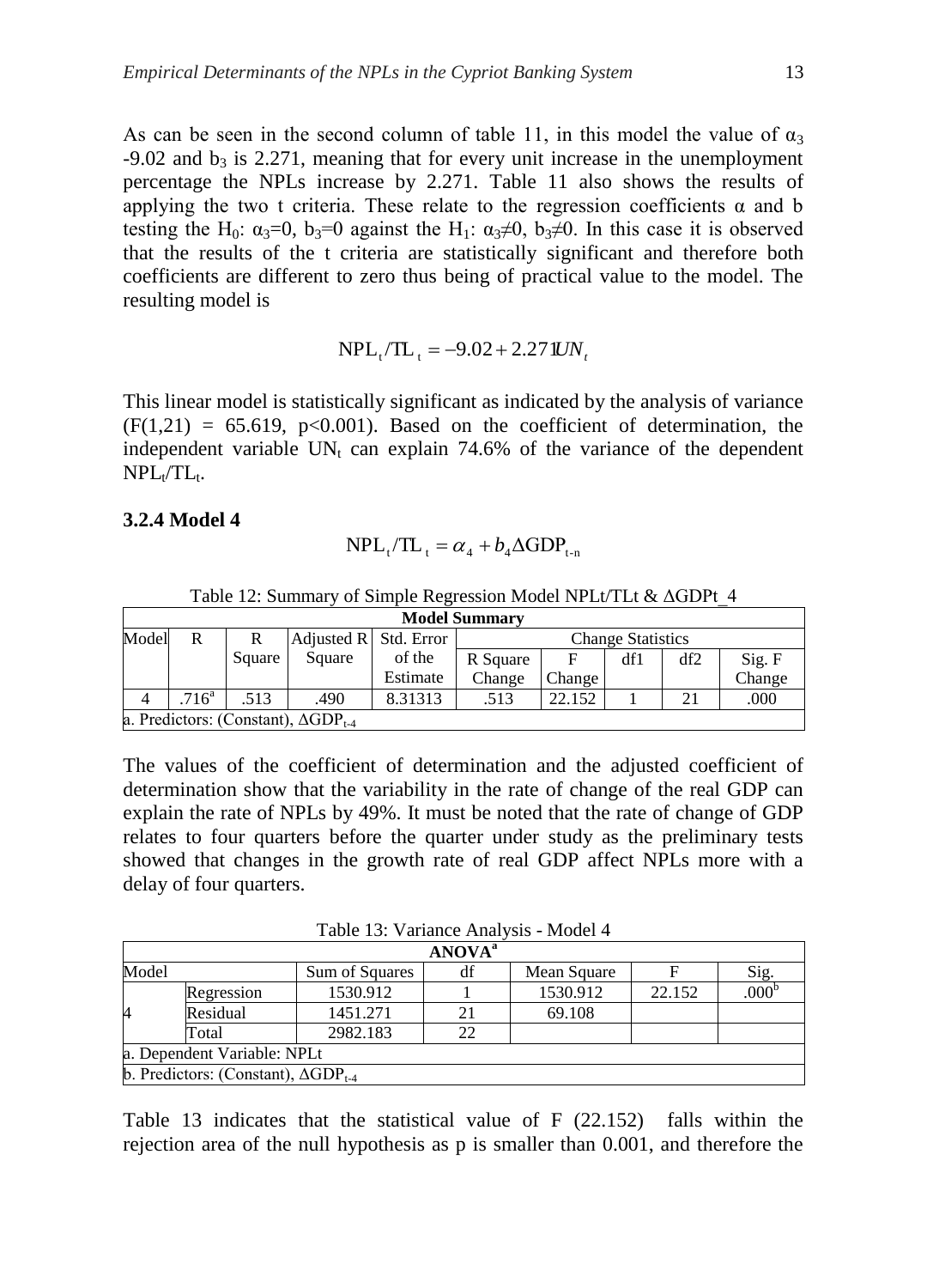|                |                 |                                |            | $1$ avic $14.$ Estimation of 1 afameters - Niouel $4$ |          |      |                                    |                |
|----------------|-----------------|--------------------------------|------------|-------------------------------------------------------|----------|------|------------------------------------|----------------|
|                |                 |                                |            | Coefficients <sup>a</sup>                             |          |      |                                    |                |
| Model          |                 | Unstandardized<br>Coefficients |            | Standardized<br>Coefficients                          | Sig.     |      | 95,0% Confidence<br>Interval for B |                |
|                |                 | B                              | Std. Error | Beta                                                  |          |      | Lower<br>Bound                     | Upper<br>Bound |
| $\overline{4}$ | (Constant)      | 11.031                         | 1.788      |                                                       | 6.170    | .000 | 7.313                              | 14.750         |
|                | $\Delta GDPt$ 4 | $-8.955$                       | 1.903      | $-716$                                                | $-4.707$ | .000 | $-12.912$                          | $-4.999$       |
|                |                 | a. Dependent Variable: $NPL_t$ |            |                                                       |          |      |                                    |                |

regression model used is statistically significant.

|                |            | B                          | Std. Error | Beta                                                                                   |          |      | Lower     | Upper    |
|----------------|------------|----------------------------|------------|----------------------------------------------------------------------------------------|----------|------|-----------|----------|
|                |            |                            |            |                                                                                        |          |      | Bound     | Bound    |
| $\overline{4}$ | (Constant) | 11.031                     | 1.788      |                                                                                        | 6.170    | .000 | 7.313     | 14.750   |
|                | $AGDPt$ 4  | $-8.955$                   | 1.903      | $-716$                                                                                 | $-4.707$ | .000 | $-12.912$ | $-4.999$ |
|                |            | a. Dependent Variable: NPL |            |                                                                                        |          |      |           |          |
|                |            |                            |            |                                                                                        |          |      |           |          |
|                |            |                            |            | The second column of table 14 presents the value of $\alpha_4$ of 11.031 and the value |          |      |           |          |

Table 14: Estimation of Parameters - Model 4

The second column of table 14 presents the value of  $\alpha_4$  of 11.031 and the value coefficient b4 of -8.955. This means that for every unit of increase in real GDP the percentage of NPLs four quarters later is reduced by 8.955 units. The table also shows the results from applying the two t criteria. These criteria relate to the regression coefficients  $\alpha_4$  and  $b_4$  and test the H<sub>0</sub>:  $\alpha_4=0$ ,  $b_4=0$  against the H<sub>1</sub>:  $\alpha_4\neq 0$ ,  $b_4\neq 0$ . The results given by the t criteria are statistically significant and therefore both coefficients are different to zero and have a practical value to the resulting model

$$
NPL_t/TL_t = 11.031 - 8.955\Delta GDP_{t-n}
$$

This linear model is statistically significant as shown by the analysis of variance  $(F(1.21) = 22.152, p<0.001)$ . Based on the coefficient of determination, the variable  $\triangle$ GDPt<sub>4</sub> can explain 49.6% of the variance of the dependent variable  $NPL_tTL_t$ 

#### **3.2.5 Model 5**

$$
NPL_{t}/TL_{t} = \alpha_{5} + b_{51}NPL_{t-1}/TL_{t-1} + b_{52}DEBT_{t}
$$

| <b>Model Summary</b> <sup>D</sup>        |                                |          |                          |                   |  |  |  |  |  |
|------------------------------------------|--------------------------------|----------|--------------------------|-------------------|--|--|--|--|--|
| Model                                    |                                | R Square | <b>Adjusted R Square</b> | Std. Error of the |  |  |  |  |  |
|                                          |                                |          |                          | Estimate          |  |  |  |  |  |
|                                          | .981ª                          | .962     | .958                     | 2.39222           |  |  |  |  |  |
| a. Predictors: (Constant), NPLt 1, DEBTt |                                |          |                          |                   |  |  |  |  |  |
|                                          | b. Dependent Variable: $NPL_t$ |          |                          |                   |  |  |  |  |  |

Table 15: Multiple Regression Model NPLt/TLt & NPLt-1/TLt -1 & DEBTt

The coefficient of determination and the adjusted coefficient of determination are 0.962 and 0.958 respectively. Therefore, 96.2% of the variation of the dependent variable is explained by factors used in the model.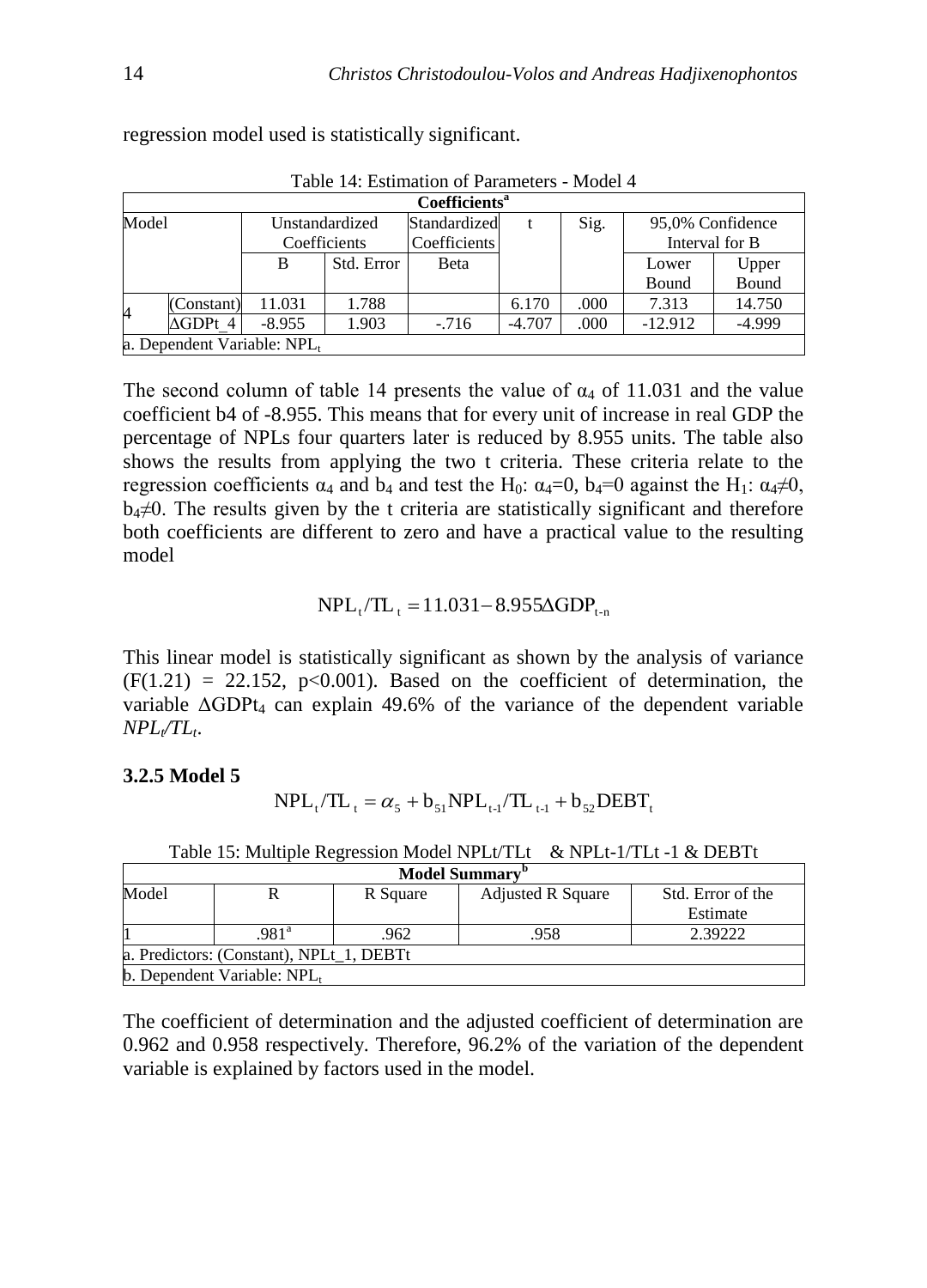|       |                                                |                | <b>ANOVA</b> <sup>a</sup> |             |         |      |  |  |
|-------|------------------------------------------------|----------------|---------------------------|-------------|---------|------|--|--|
| Model |                                                | Sum of Squares | df                        | Mean Square |         | Sig. |  |  |
|       | Regression                                     | 2779.080       |                           | 1389.540    | 242.810 | .000 |  |  |
|       | Residual                                       | 108.732        | 19                        | 5.723       |         |      |  |  |
|       | Total                                          | 2887.812       |                           |             |         |      |  |  |
|       | a. Dependent Variable: NPLt                    |                |                           |             |         |      |  |  |
|       | b. Predictors: (Constant), $NPL_{t-1}$ , DEBT, |                |                           |             |         |      |  |  |

Table 16: Variance Analysis - Model 5

In order to examine whether each of the independent variables of the model contributes items of information to be used in predicting the independent variable we test the H<sub>0</sub>:  $\alpha_5=0$  b<sub>5i</sub>=0 i=1,2 against the H<sub>1</sub>: at least one of the parameters is different to zero. The F value is 242.810. Also the observed significance level is zero. The null hypothesis is rejected at 0.05 level of significance and the therefore it can be concluded that at least one of the parameters is different to zero.

|       | Coefficients <sup>a</sup>   |                             |              |              |          |      |                  |          |                   |            |
|-------|-----------------------------|-----------------------------|--------------|--------------|----------|------|------------------|----------|-------------------|------------|
| Model |                             | Unstandardized Standardized |              |              | t        | Sig. | 95,0% Confidence |          | Collinearity      |            |
|       |                             |                             | Coefficients | Coefficients |          |      | Interval for B   |          | <b>Statistics</b> |            |
|       |                             | B                           | Std.         | Beta         |          |      | Lower            | Upper    | Tolerance         | <b>VIF</b> |
|       |                             |                             | Error        |              |          |      | Bound            | Bound    |                   |            |
|       | $(Constant) -15.299$        |                             | 4.018        |              | $-3.808$ | .001 | $-23.709$        | $-6.890$ |                   |            |
| l1    | <b>DEBTt</b>                | .271                        | .068         | .451         | 3.964    | .001 | .128             | .414     | .153              | 6.525      |
|       | NPLt 1                      | .638                        | .132         | .550         | 4.839    | .000 | .362             | .914     | .153              | 6.525      |
|       | a. Dependent Variable: NPL, |                             |              |              |          |      |                  |          |                   |            |

Table 17: Estimation of Parameters - Model 5

Table 17 shows the regression coefficients  $\alpha_5$ ,  $b_{51}$  και  $b_{52}$ . According to the t criteria, regression coefficients that are statistically significant differ to zero and are therefore of practical value to the model. A further useful conclusion that can be drawn from the above table is related to the estimation of the level of significance of every independent variable in estimating the dependent variable. Based on the value of the standardized regression coefficient Beta it can be concluded that the percentage of NPLs of the previous time period (Beta=0.550) is slightly more significant than the percentage of public debt on GDP (Beta=0.451). The value of  $\alpha_5$  in this model is -15.299 and the values of coefficients  $b_{51}$  and  $b_{52}$ are 0.271 and 0.638 respectively. Therefore, the resulting multiple linear regression model is

$$
NPL_t/TL_t = 15.299 + 0.638 NPL_{t-1}/TL_{t-1} + 0.271 DEBT_t
$$

This linear model is statistically significant in accordance with the analysis of variance  $F(219) = 242.81$ ,  $p<0.001$ . Based on the coefficient of determination the independent variables  $DEBT_t$  (Beta = 0.451, p<0.05) and  $NPL_t$ <sup>*I*</sup>  $TL_{t-1}$  (Beta = 0.550, p<0.05) explain 96.2% of the variance of the dependent variable *NPLt/TL<sup>t</sup>* .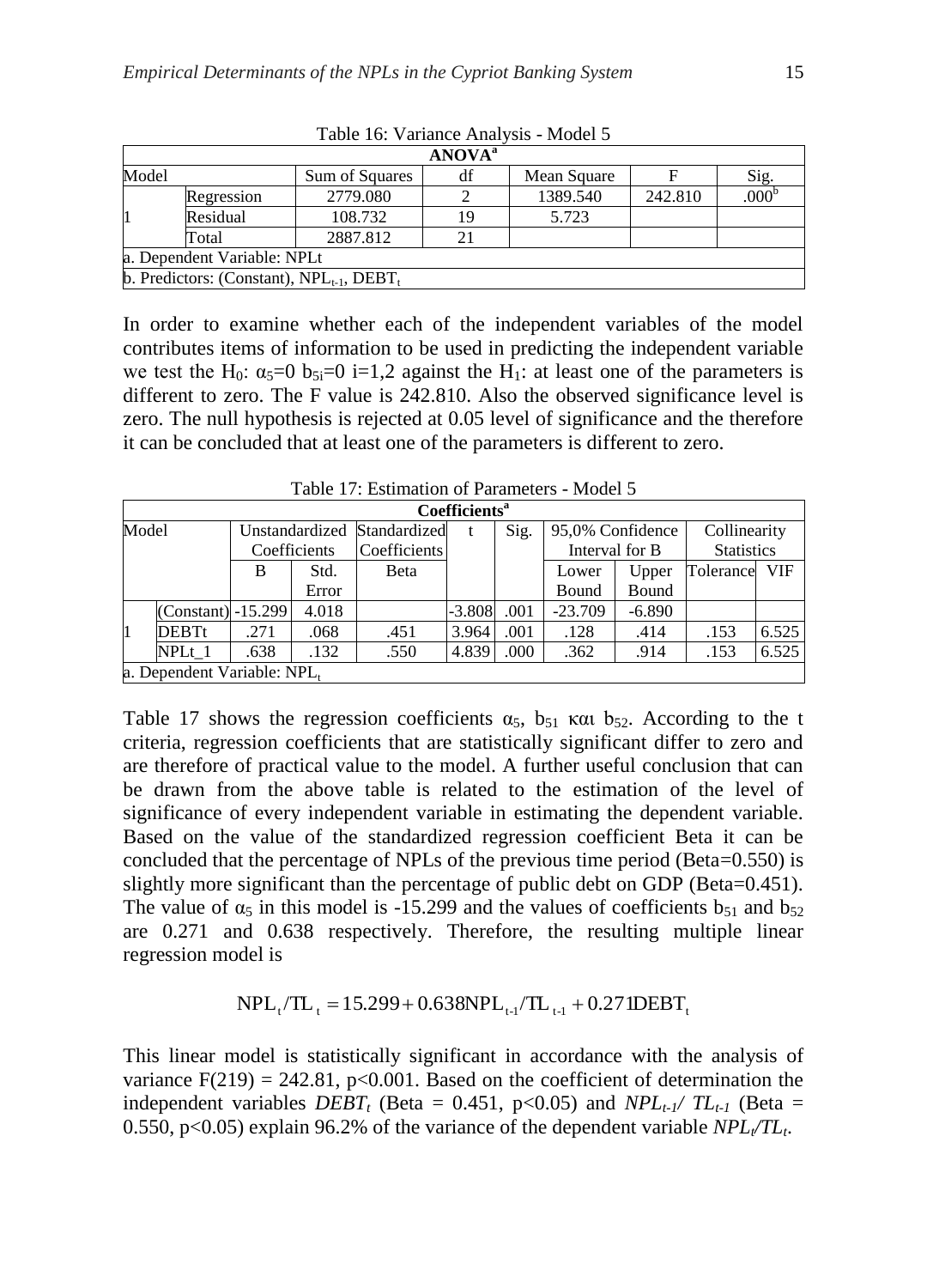## **3.3 Testing of Assumptions - Residual Analysis**

In order to confirm the validity of the results, the assumptions used regarding the residuals must be tested. These errors of estimation must be normally distributed, homoscedastic and random. The hypothesis that residuals are normally distributed applies to all models except in the case of model 1. The assumption of homoscedasticity is violated on most occasions but it is not totally circumvented. Generally speaking the empirical data in question does not obey to the strict and ideal rules set by researchers. On the basis that all other pre-conditions are satisfied, the violation of the homoscedasticity pre-condition does not diminish the reliability of models 2, 3, 4, 5.

## **3.4 Introducing Institutional Factors into the Basic Model**

Having tested the effect of macroeconomic factors on NPLs, microeconomic variables are introduced into the models. Firstly, test the pre-conditions multi-linear regression model are performed. There is no linearity between the microeconomic variables and the dependent variable and no high correlation between them. On the other hand the microeconomic variables exhibit an almost perfect linear positive correlation.

|             |                                                              | <b>Correlations</b> |            |            |
|-------------|--------------------------------------------------------------|---------------------|------------|------------|
|             |                                                              | <b>NPLt</b>         | <b>ROA</b> | <b>ROE</b> |
|             | <b>Pearson Correlation</b>                                   |                     | $-.191$    | $-.201$    |
| <b>NPLt</b> | $Sig. (2-tailed)$                                            |                     | .394       | .369       |
|             |                                                              | 23                  | 22         | 22         |
|             | <b>Pearson Correlation</b>                                   | $-.191$             |            | $.997*$    |
| <b>ROA</b>  | $Sig. (2-tailed)$                                            | .394                |            | .000       |
|             |                                                              | 22                  | 22         | 22         |
|             | Pearson Correlation                                          | $-.201$             | $.997***$  |            |
| <b>ROE</b>  | Sig. (2-tailed)                                              | .369                | .000       |            |
|             |                                                              | 22                  | 22         | 22         |
|             | **. Correlation is significant at the 0.01 level (2-tailed). |                     |            |            |

Table 18: Correlation between Variables NPLt & ROA & ROE

According to the p values of the 2-tailed test in table 18, there is no statistical significance. The observed significance level regarding the presence or not of a linear relationship between the two variables, with  $H_0$  being zero and  $H_1$  being different to zero with a value greater than 0.05 regarding the pairs of values that are created by the independent variable with the dependent variables. Therefore, the null hypothesis cannot be rejected and therefore the dependent variable is not linearly correlated to any of the independent variables. The linear correlation is a fundamental pre-condition for the implementation of the linear multiple regression and therefore it is not advisable to proceed with the introduction of microeconomic variables in the model.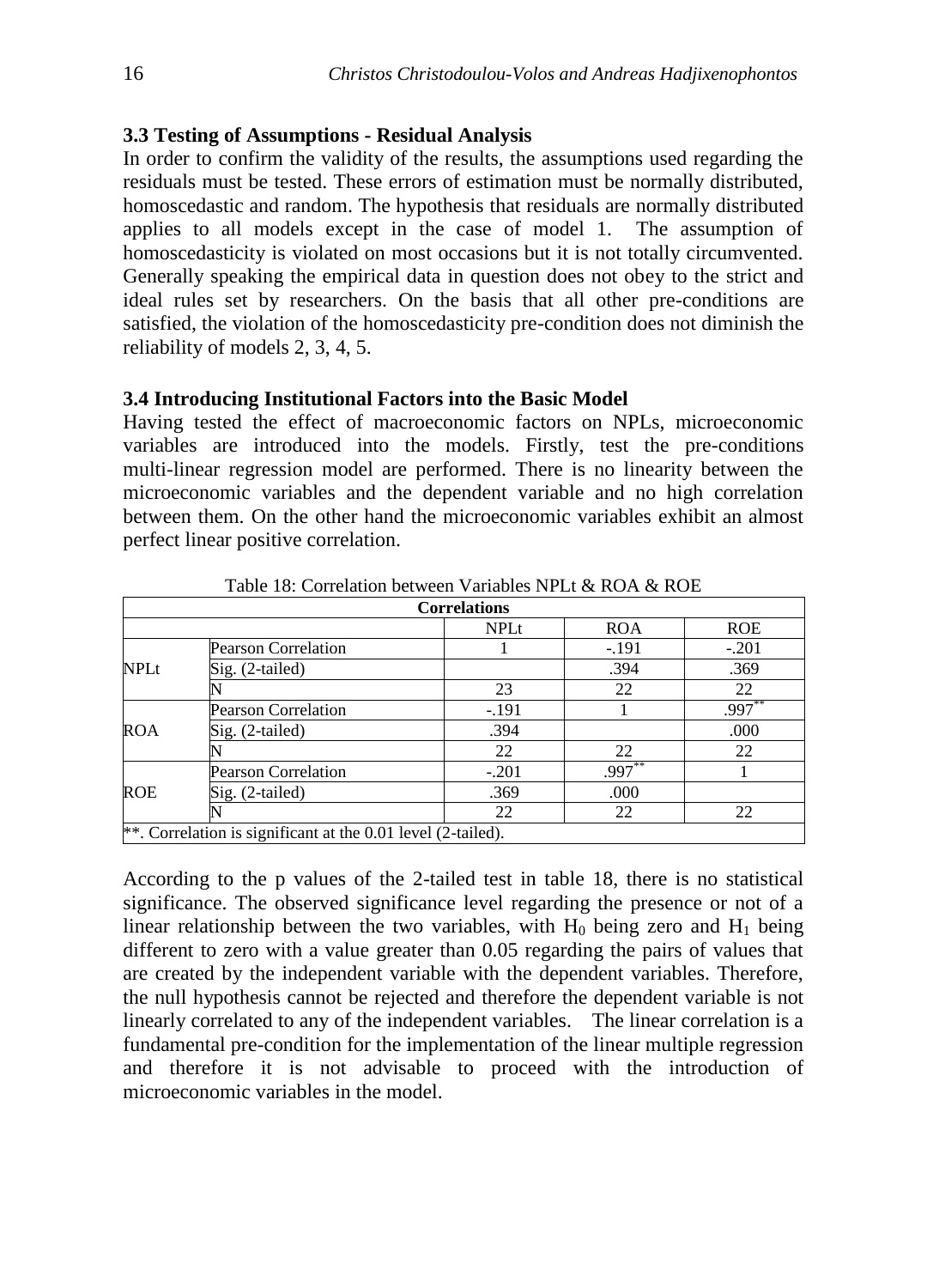## **4 Conclusions**

This is an empirical study of the main factors determining the percentage of NPLs in Cypriot commercial banks for the period starting in the fourth quarter of 2008 and ending in the second quarter of 2014. The main conclusions are the following. The analysis of the effect of macroeconomic variables has indicated that economic cycles influence the quality of bank loan portfolios. As expected, all macroeconomic variables used have been found to be statistically significant in influencing the level of NPLs. The percentage of NPLs to total loans (NPL/Total Loans) rises during periods of recession while the return to growth leading to higher incomes and lower unemployment results in a decrease of NPLs as a percentage of total loans. These are the results we expected to find even before embarking on our research. The percentage of unemployment as well as the rate of change of the GDP have been found to be statistically significant. The correlation in the case of unemployment is positive while in the case of GDP rate of change, it is negative. A decrease in GDP and increase in unemployment lead to an increase in bad loans. However, the influence of unemployment is more significant and acts faster. The GDP rate of change influences NPLs with a time lag of 4 quarters and with lesser intensity. As Messai & Jouini (2013) point out, unemployed borrowers cannot fulfill their loan obligations and at the same time, a rise in unemployment leads to a reduction in purchasing power and hence lower production and fewer resources available to businesses to meet their debt obligations.

Our findings suggest that government debt as a percentage of GDP is the single most important reason for the variability of the dependent variable for the period under examination. According to these findings, a debt crisis may affect the quality of the loan portfolios of banks. This is in line with the findings of Louzis et al (2012), Vogiazas & Nikolaidou (2011) and other researchers. The recent world economic crisis has made obvious that national debt crises, give rise to banking crises. The use of public debt as an explanatory variable gives statistically significant results. The independent variable shows strong positive correlation with the dependent variable. It is clear that the public debt variable has a much higher bearing than unemployment or GDP rate of change. Reinhart & Rogoff (2010) point out that the effect of public debt on NPLs is due to the fact that the worsening of government finances prompts National Banks to set stricter liquidity standards and therefore the availability of lending is reduced. This limits the ability of debtors to refinance their debts through extra borrowing. Additionally, Perotti (1996) indicates that an increase in public debt may lead to a series of fiscal measures like for example tax increases and cuts in government expenditure. The resulting decrease in family income may lead to inability to meet household loan obligations. Furthermore, the reduction in the purchasing power of households decreases consumption and therefore the ability of businesses to meet their loan obligations due to fewer resources. Based on the results of our analysis it appears that NPLs are very persistent. By using the percentage of NPLs of the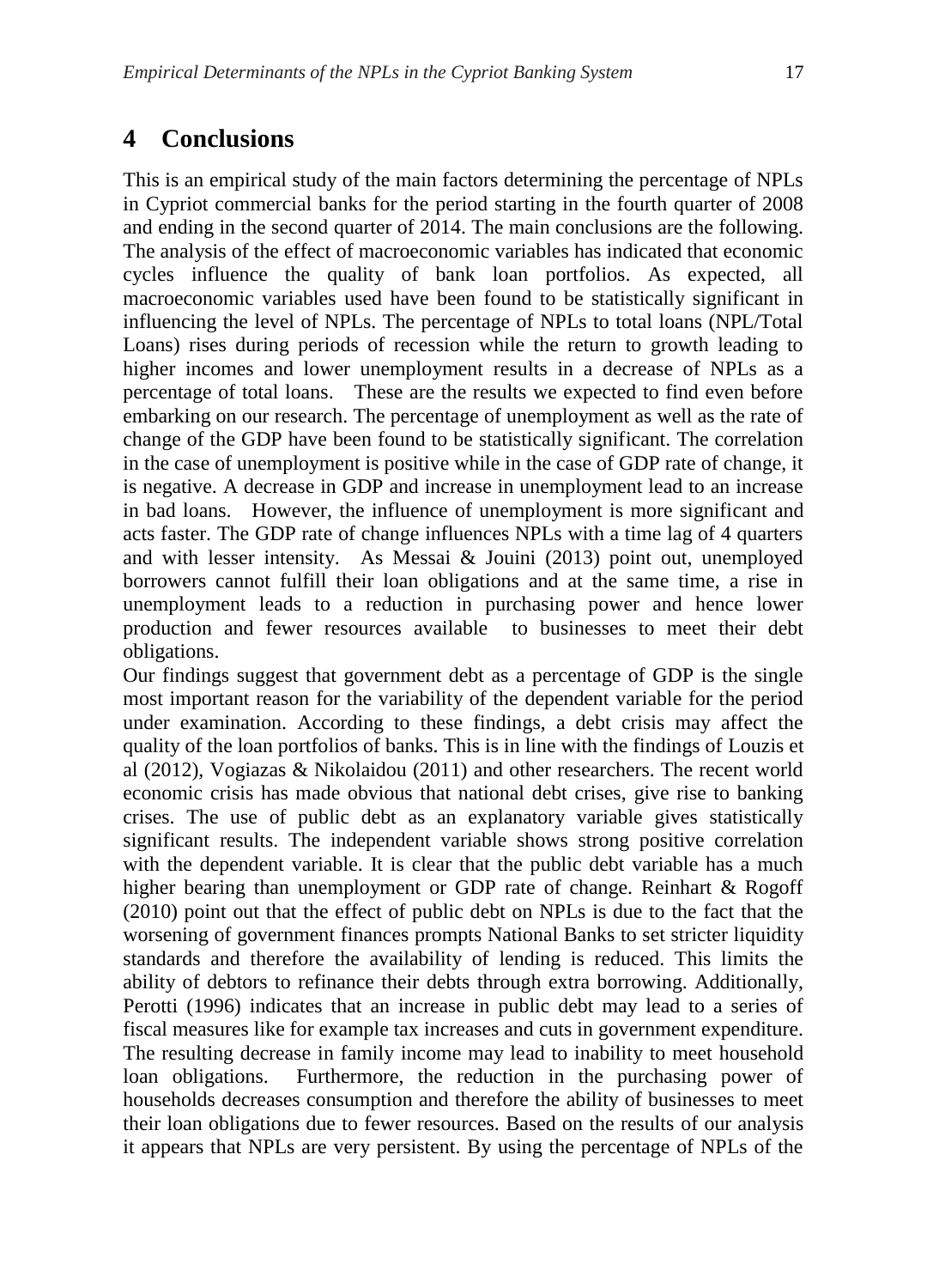preceding time period as an independent variable, we obtain statistically significant results. As shown in model 5 the percentage of NPLs of the preceding time period is more significant than the percentage of public debt.

In relation to microeconomic factors, financial indicators like ROA and ROE have not shown to be significantly correlated to the dependent variable and therefore their use in the model would be of no practical value. This result was not as expected as banks showing high rates of profitability do not have to take high investment risks hence the expectation for low percentages of NPLs. We would therefore expect the independent variables to be negatively correlated with the dependent variable. It is important to note that similar conclusions have been reached by other researchers like Makri et al (2014), while studying factors affecting NPLs within the Eurozone.

The findings of this study indicate that financial stability can only be the result of a wider macro-preemptive policy. The findings also show that through the use of appropriate statistical analysis, given the projections for certain macro-economic indicators, the expected level of NPLs can be estimated.

## **References**

- [1] Adebola, S. S., Yusoff, W. S. W., & Dahlan, J., "An ARDL approach to the determinants of nonperforming loans in Islamic banking system in Malaysia," Kuwait Chapter of Arabian Journal of Business and Management Review, 1(2), 2011, pp. 20-30.
- [2] Akinlo, O., & Emmanuel, M., "Determinants of Non-performing Loans in Nigeria," Accounting & Taxation, 6(2)*,* 2014, pp. 21-28.
- [3] Bashir, A., "Determinants of Profitability and Rates of Return Margins in Islamic Banks: Some evidence from the Middle East." Grambling State University, 2000, Mimeo.
- [4] Bofondi, M., & Ropele, T. "Macroeconomic Determinants of Bad Loans: Evidence from Italian Banks," Bank of Italy Occasional Paper, (89), 2011.
- [5] Bolt, W., & Tieman, A. F., "Banking Competition, Risk and Regulation." The Scandinavian Journal of Economics, 106(4), 2004, pp. 783-804.
- [6] Boudriga, A., Boulila Taktak, N., & Jellouli, S., "Banking supervision and nonperforming loans: a cross-country analysis," Journal of financial economic policy, 1(4), 2009, pp. 286-318.
- [7] Caprio, G., & Klingebiel, D., "Episodes of systemic and borderline banking crises. Managing the Real and Fiscal Effects of Banking Crises," World Bank Discussion Paper, 428, 2002, pp. 31-49.
- [8] Central Bank of Cyprus, 2014. Economic Press, Economic Research Unit, Central Bank of Cyprus, December 2014.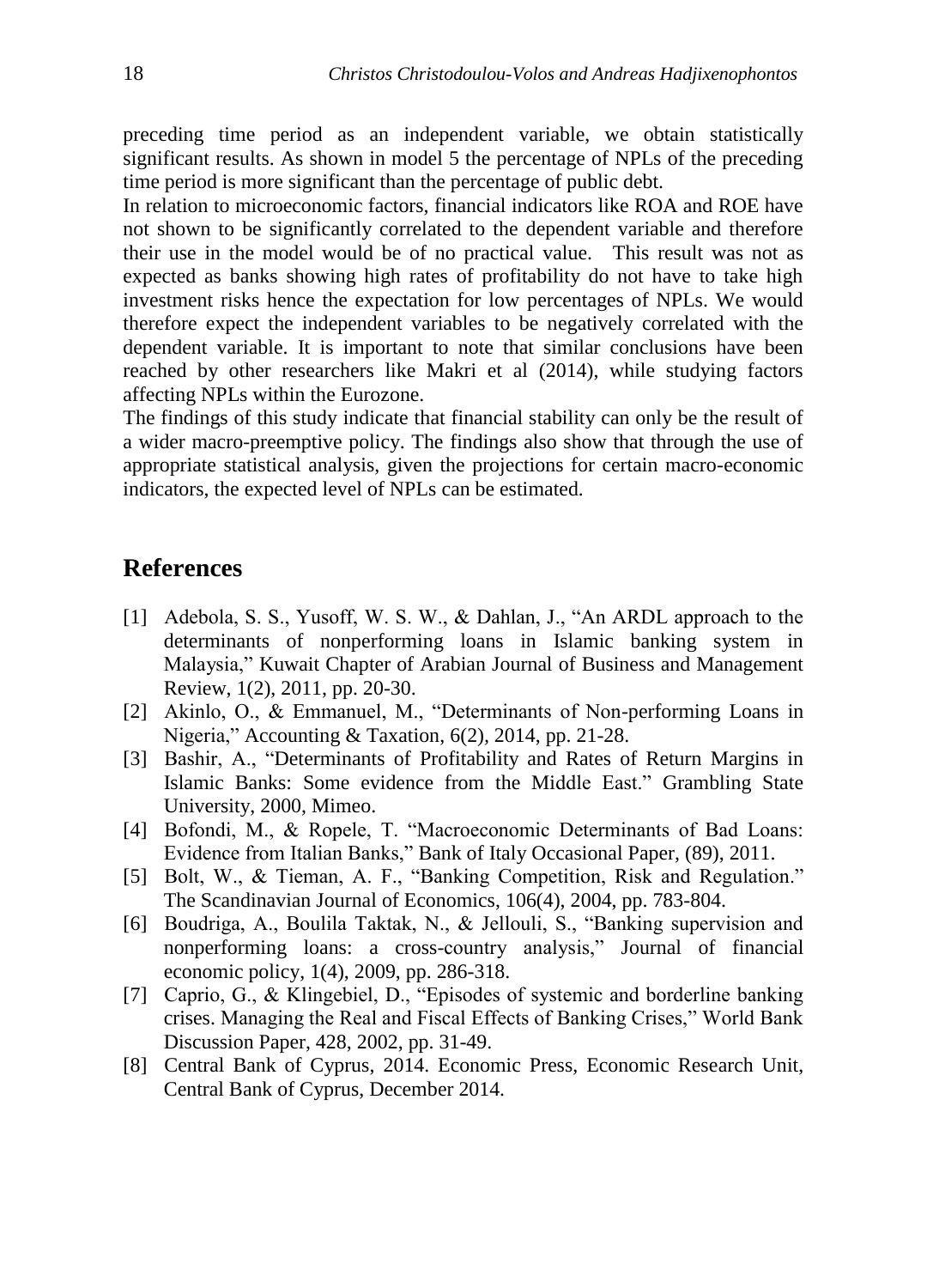- [9] Espinoza, R. A., & Prasad, A., "Nonperforming loans in the GCC banking system and their macroeconomic effects," IMF Working Papers, 2010, pp. 1-24.
- [10] European Commission, "Credit Institutions and Banking, the Single Market Review Series, Subseries II - Impact on Services," Luxembourg: Office for Official Publications of the European Communities, 1997.
- [11] Fofack, H., "Nonperforming loans in Sub-Saharan Africa: causal analysis and macroeconomic implications," World Bank Policy Research Working Paper, (3769), 2005.
- [12] Georgiou, G. C., "Cyprus's Financial Crisis and the Threat to the Euro," Mediterranean Quarterly, 24(3), 2013, pp. 56-73.
- [13] González-Hermosillo, B., Pazarbaşioğlu, C., & Billings, R., "Determinants of Banking System Fragility: A case study of Mexico," Staff Papers-International Monetary Fund, 1997, pp. 295-314.
- [14] González-Hermosillo, B., "Developing indicators to provide early warnings of banking crises," Finance and Development, 36, 1999, pp. 36-39.
- [15] Hou, Y., & Dickinson, D., "The non-performing loans: some bank-level evidences," In 4th International Conference on Applied Financial Economics, Samos Island, Greece, 2007.
- [16] I.M.F 2014. Article IV Consultation-Staff Report; Press Release; and Statement by the Executive Director for Cyprus. International Monetary Fund Publication Services IMF Country Report No. 14/313, 2014 Cyprus.
- [17] Jakubík, P., "Macroeconomic environment and credit risk," Czech Journal of Economics and Finance (Finance a uver), 57(1-2), 2007, pp. 60-78.
- [18] Jimenez, G., & Saurina, J., "Credit cycles, credit risk, and prudential regulation," International Journal of Central Banking, 2006, pp. 65-98.
- [19] Khemraj, T., & Pasha, S., "The determinants of non-performing loans: an econometric case study of Guyana," MPRA Paper, 2009.
- [20] Louzis, D. P., Vouldis, A. T., & Metaxas, V. L., "Macroeconomic and bank-specific determinants of non-performing loans in Greece: A comparative study of mortgage, business and consumer loan portfolios," Journal of Banking & Finance, 36(4), 2012, pp. 1012-1027.
- [21] Makri, V., Tsagkanos, A., & Bellas, A., "Determinants of non-performing loans: The case of Eurozone," Panoeconomicus, 61(2), 2014, pp. 193-206.
- [22] Messai, A. S., & Jouini, F., "Micro and Macro Determinants of Non-performing Loans," International Journal of Economics and Financial Issues, 3(4), 2013, pp. 852-860.
- [23] Mileris, R., "Macroeconomic Determinants of Loan Portfolio Credit Risk In Banks," Engineering Economics, 23(5), 2012, pp. 496-504.
- [24] Nkusu, M., "Nonperforming loans and macrofinancial vulnerabilities in advanced economies," IMF Working Papers, 2011, pp. 1-27.
- [25] Orphanides, A., & Syrichas, G., "The Cyprus Economy Historical Review Prospects Challenges," Central Bank of Cyprus, 2012.